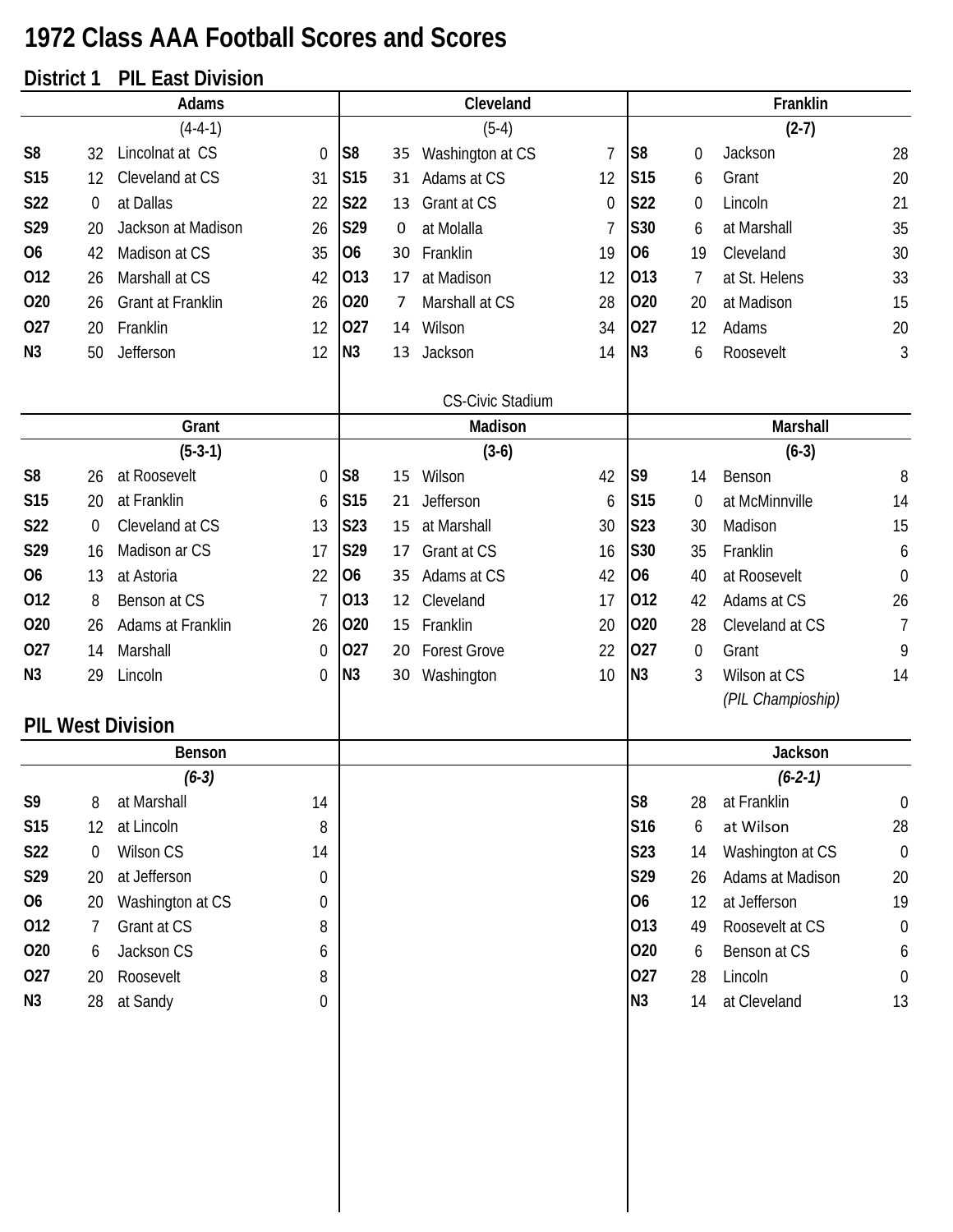|                 |                  | Jefferson              |                  |                 |    | Lincoln            |                |                 |                  | Roosevelt               |                  |
|-----------------|------------------|------------------------|------------------|-----------------|----|--------------------|----------------|-----------------|------------------|-------------------------|------------------|
|                 |                  | $(4-4-1)$              |                  |                 |    | $(3-6)$            |                |                 |                  | $(1-8)$                 |                  |
| S <sub>8</sub>  | 28               | at Estacada            | 6                | S <sub>8</sub>  | 0  | Adams at CS        | 32             | S8              | $\boldsymbol{0}$ | Grant                   | 26               |
| S <sub>15</sub> | 6                | at Madison             | 21               | S15             | 8  | Benson             | 12             | S <sub>15</sub> | 8                | Washington at CS        | 6                |
| S23             | 28               | Roosevelt at CS        | $\mathbf 0$      | S22             | 21 | at Franklin        | $\mathbf 0$    | S23             | $\boldsymbol{0}$ | Jefferson at CS         | 28               |
| S29             | $\boldsymbol{0}$ | Benson                 | 20               | S29             | 20 | at Roosevelt       | 6              | S29             | 6                | Lincoln                 | 20               |
| O <sub>6</sub>  | 19               | Jackson                | 15               | O <sub>6</sub>  | 20 | Wilson             | 43             | 06              | $\boldsymbol{0}$ | Marshall                | 40               |
| 014             | 21               | at Wilson              | 47               | 013             | 20 | Washington at CS   | $\mathbf 0$    | 013             | $\boldsymbol{0}$ | Jackson at CS           | 49               |
| 020             | 14               | Lincoln                | 13               | 020             | 13 | at Jefferson       | 14             | 020             | 8                | Wilson                  | 46               |
| 027             | 6                | Washington             | 6                | 027             | 0  | Jackson            | 28             | 027             | 8                | Benson                  | 20               |
| N <sub>3</sub>  | 12               | Adams                  | 50               | N3              | 0  | Grant              | 29             | N <sub>3</sub>  | 3                | Franklin                | 6                |
|                 |                  |                        |                  |                 |    |                    |                |                 |                  |                         |                  |
|                 |                  |                        |                  |                 |    |                    |                |                 |                  |                         |                  |
|                 |                  | Washington             |                  |                 |    |                    |                |                 |                  | Wilson                  |                  |
|                 |                  | $(0-8-1)$              |                  |                 |    |                    |                |                 |                  | $(10-1-1)$              |                  |
| S <sub>8</sub>  | 7                | Cleveland at CS        | 35               |                 |    |                    |                | S <sub>8</sub>  | 42               | at Madison              | 15               |
| S <sub>15</sub> | 6                | Roosevelt at CS        | 8                |                 |    |                    |                | S16             | 28               | Jackson                 | 6                |
| S23             | 0                | Jackson at CS          | 14               |                 |    |                    |                | <b>S22</b>      | 14               | Benson at CS            | $\boldsymbol{0}$ |
| S30             | 6                | at Wilson              | 34               |                 |    |                    |                | S30             | 34               | Washington              | 6                |
| <b>O6</b>       | 0                | Benson at CS           | 20               |                 |    |                    |                | <b>O6</b>       | 43               | Lincoln                 | 20               |
| 013             | 0                | Lincoln at CS          | 20               |                 |    |                    |                | 014             | 47               | Jefferson               | 21               |
| 020             | 6                | at Newberg             | 40               |                 |    |                    |                | 020             | 46               | at Roosevelt            | 8                |
| 027             | 6                | Jefferson              | 6                |                 |    |                    |                | 027             | 34               | Cleveland               | 14               |
| N3              | 10               | Madison                | 30               |                 |    |                    |                | N3              | 14               | Marshall at CS          | $\mathfrak{Z}$   |
|                 |                  |                        |                  |                 |    |                    |                |                 |                  | (PIL Champioship)       |                  |
|                 |                  |                        |                  |                 |    |                    |                | N <sub>10</sub> | 21               | South Eugene OF         | 21               |
|                 |                  |                        |                  |                 |    |                    |                | <b>N17</b>      | 43               | Astoria SF              | 20               |
|                 |                  |                        |                  |                 |    |                    |                | <b>N24</b>      | 21               | Centennial F            | 25               |
| District 2      |                  | Metro                  |                  |                 |    |                    |                |                 |                  |                         |                  |
|                 |                  | Aloha                  |                  |                 |    | Beaverton          |                |                 |                  | <b>Central Catholic</b> |                  |
|                 |                  | $(4-4-1)$              |                  |                 |    | $(6-3)$            |                |                 |                  | $(5-3-1)$               |                  |
| S <sub>8</sub>  | 18               | at Bend                | 15               | S <sub>8</sub>  |    | 20 at Roseburg     | $\mathbf 0$    | S <sub>9</sub>  | 21               | Klamath Union at CS     | 13               |
| <b>S15</b>      | 0                | at Jesuit              | 20               | S <sub>15</sub> | 13 | Parkrose           | 12             | <b>S15</b>      | 20               | at Sunset               | 9                |
| <b>S22</b>      | 7                | Roseburg               | 9                | <b>S22</b>      | 6  | <b>Grants Pass</b> | 7              | <b>S22</b>      | 38               | at Crater               | 7                |
| S29             | 6                | Beaverton              | 25               | S29             | 25 | at Aloha           | 6              | S29             | $\overline{0}$   | Hillsboro at CS         | $\overline{7}$   |
| 06              | 7                | at Hillsboro           | 28               | 06              |    | 14 at Jesuit       | 28             | 07              | 12               | Parkrose at CS          | 8                |
| 013             | 20               | Sunset                 | 12               | 013             | 28 | Central Catholic   | 10             | 013             | 10               | at Beaverton            | 28               |
| 020             | 34               | David Douglas          | $\Omega$         | 020             | 41 | at Sunset          | 3              | 020             | 13               | at Jesuit               | 40               |
| 027             | 14               | Parkrose               | 13               | 027             | 6  | Hillsboro          | 16             | 027             | $\mathfrak{Z}$   | David Douglas           | $\boldsymbol{0}$ |
| N4              | 0                | Central Catholic at CS | $\boldsymbol{0}$ | N3              | 20 | at David Douglas   | $\overline{7}$ | N <sub>4</sub>  | $\overline{0}$   | Aloha at CS             | $\boldsymbol{0}$ |
|                 |                  |                        |                  |                 |    |                    |                |                 |                  |                         |                  |
|                 |                  |                        |                  |                 |    |                    |                |                 |                  |                         |                  |
|                 |                  |                        |                  |                 |    |                    |                |                 |                  |                         |                  |
|                 |                  |                        |                  |                 |    |                    |                |                 |                  |                         |                  |
|                 |                  |                        |                  |                 |    |                    |                |                 |                  |                         |                  |
|                 |                  |                        |                  |                 |    |                    |                |                 |                  |                         |                  |
|                 |                  |                        |                  |                 |    |                    |                |                 |                  |                         |                  |
|                 |                  |                        |                  |                 |    |                    |                |                 |                  |                         |                  |
|                 |                  |                        |                  |                 |    |                    |                |                 |                  |                         |                  |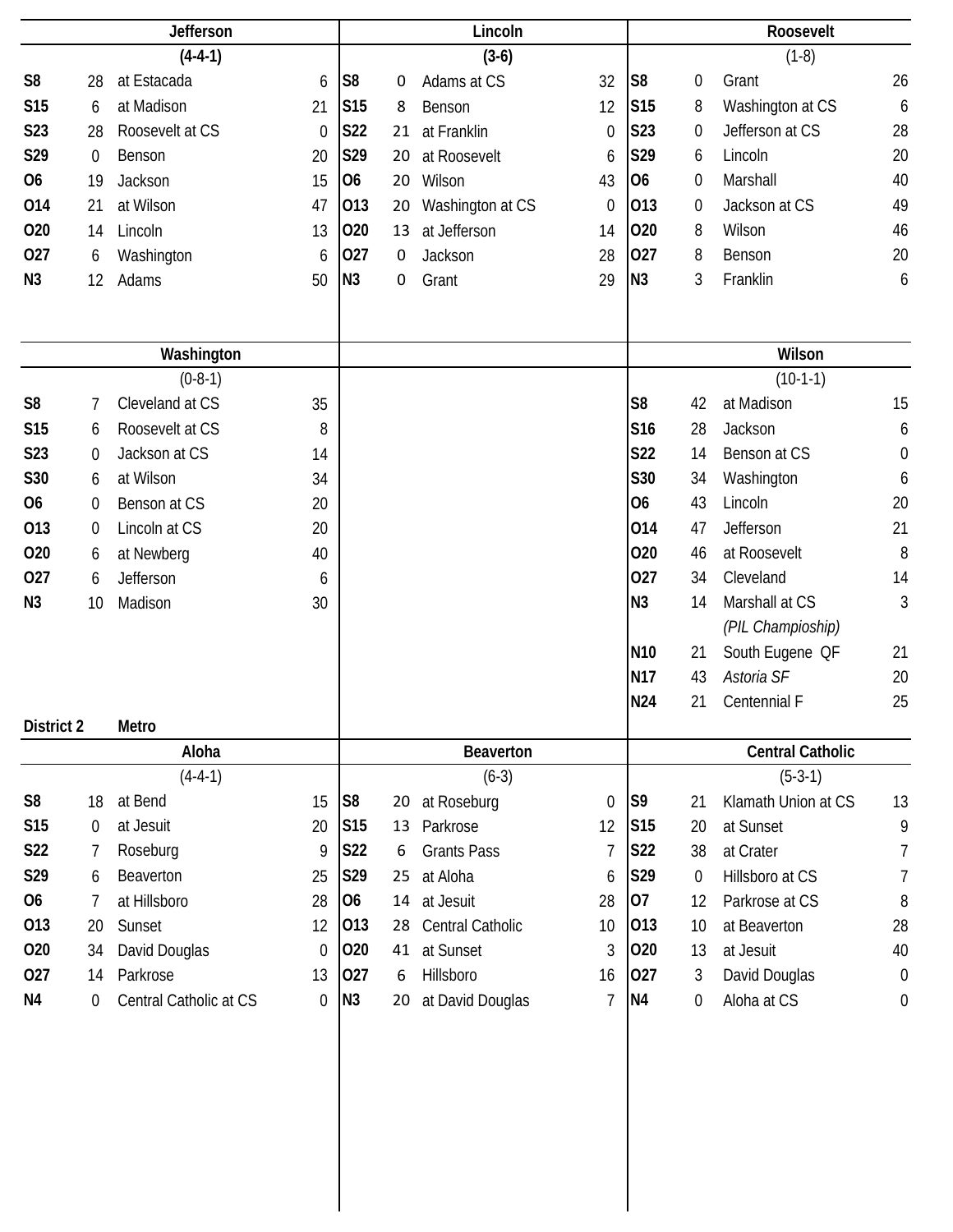|                 | <b>David Douglas</b><br>$(0-9)$<br><b>Grants Pass</b><br>$\boldsymbol{0}$ |                          |                |                 |    |                     |                |                 |             | Hillsboro                |                  |
|-----------------|---------------------------------------------------------------------------|--------------------------|----------------|-----------------|----|---------------------|----------------|-----------------|-------------|--------------------------|------------------|
|                 |                                                                           |                          |                |                 |    |                     |                |                 |             | $(9-2)$                  |                  |
| S <sub>8</sub>  |                                                                           |                          | 49             |                 |    |                     |                | S <sub>8</sub>  | 42          | at Ft. Vancouver (WA)    | 25               |
| S <sub>15</sub> | 15                                                                        | at Hillsboro             | 35             |                 |    |                     |                | <b>S15</b>      | 35          | David Douglas            | 15               |
| S22             | 6                                                                         | <b>Jesuit</b>            | $\overline{1}$ |                 |    |                     |                | <b>S22</b>      | 71          | Klamath Union            | 13               |
| S29             | 7                                                                         | at Roseburg              | 14             |                 |    |                     |                | S29             | 7           | Cent.Catholic at CS      | $\mathbf 0$      |
| <b>O6</b>       | $\boldsymbol{0}$                                                          | at Sunset                | 6              |                 |    |                     |                | <b>O6</b>       | 28          | Aloha                    | $\overline{7}$   |
| 013             | 8                                                                         | Parkrose                 | 40             |                 |    |                     |                | 013             | 20          | Jesuit                   | $\overline{1}$   |
| 020             | 0                                                                         | at Aloha                 | 34             |                 |    |                     |                | 020             | 21          | at Parkrose              | 25               |
| 027             | 0                                                                         | Central Catholic         | 3              |                 |    |                     |                | 027             | 16          | Beaverton                | 6                |
| N <sub>3</sub>  | 7                                                                         | Beaverton                | 20             |                 |    |                     |                | N <sub>3</sub>  | 28          | Sunset                   | 13               |
|                 |                                                                           |                          |                |                 |    |                     |                | N <sub>10</sub> | 42          | Corvallis QF             | 14               |
|                 |                                                                           |                          |                |                 |    |                     |                | <b>N17</b>      | 28          | Centennial SF            | 31               |
|                 |                                                                           |                          |                |                 |    |                     |                |                 |             |                          |                  |
|                 |                                                                           | <b>Jesuit</b>            |                |                 |    | Parkrose            |                |                 |             | <b>Sunset</b>            |                  |
|                 |                                                                           | $(7-2)$                  |                |                 |    | $(4-5)$             |                |                 |             | $(2-7)$                  |                  |
| S <sub>8</sub>  | 6                                                                         | Medford                  | 14             | S8              | 12 | North Salem         | $\overline{1}$ | S <sub>8</sub>  | $\mathbf 0$ | Ashland                  | 13               |
| <b>S15</b>      | 20                                                                        | Aloha                    | $\mathbf 0$    | S <sub>15</sub> | 12 | Beaverton           | 13             | S <sub>15</sub> | 9           | Central Catholic         | 20               |
| S22             | 7                                                                         | at David Douglas         | 6              | S22             | 6  | Sunset              | 8              | <b>S22</b>      | 8           | at Parkrose              | 6                |
| S29             | 14                                                                        | Seattle Prep (WA)        | 13             | S29             | 33 | at Klamath Union    | 13             | S29             | 6           | at Medford               | 27               |
| <b>O6</b>       | 28                                                                        | Beaverton                | 14             | 07              | 8  | Cent Catholic at CS | 12             | <b>O6</b>       | 6           | David Douglas            | $\mathbf 0$      |
| 013             | 7                                                                         | at Hillsboro             | 20             | 013             | 40 | at David Douglas    | 8              | 013             | 12          | at Aloha                 | 20               |
| 020             | 40                                                                        | Central Catholic         | 13             | 020             | 25 | Hillsboro           | 21             | 020             | 3           | Beaverton                | 41               |
| 027             | 28                                                                        | Sunset                   | $\overline{7}$ | 027             | 13 | Aloha               | 13             | 027             | 7           | Jesuit                   | 28               |
| N <sub>3</sub>  | 21                                                                        | Parkrose                 | $\mathbf 0$    | N <sub>3</sub>  | 6  | at Jesuit           | 21             | N <sub>3</sub>  | 13          | at Hillsboro             | 28               |
|                 |                                                                           |                          |                |                 |    |                     |                |                 |             |                          |                  |
| District 3      |                                                                           | <b>Wilco League</b>      |                |                 |    | Columbia Division   |                |                 |             |                          |                  |
|                 |                                                                           | <b>Barlow</b>            |                |                 |    |                     |                |                 |             | Centennial               |                  |
|                 |                                                                           | $(3-5-1)$                |                |                 |    |                     |                |                 |             | $(11-0-1)$               |                  |
| S <sub>8</sub>  | 17                                                                        | at Tigard                | $\overline{7}$ |                 |    |                     |                | S <sub>8</sub>  | 6           | at Oregon City           | 6                |
| S15             | $\mathbf 0$                                                               | at Gresham               | 35             |                 |    |                     |                | S15             | 27          | Clackamas                | $\, 8$           |
| <b>S22</b>      | $\boldsymbol{0}$                                                          | Centennial               | 28             |                 |    |                     |                | <b>S22</b>      | 28          | at Barlow                | $\boldsymbol{0}$ |
| S29             | $\overline{2}$                                                            | The Dalles               | $\overline{2}$ |                 |    |                     |                | S29             | 20          | Reynolds                 | 18               |
| 06              | 28                                                                        | <b>Hood River Valley</b> | $\mathbf 0$    |                 |    |                     |                | <b>O6</b>       | 27          | at The Dalles            | 6                |
| 012             | 9                                                                         | at Oregon City           | 20             |                 |    |                     |                | 0112            | 30          | Lake Oswego              | 6                |
| 020             | 6                                                                         | at Reynolds              | 47             |                 |    |                     |                | 020             | 54          | <b>Hood River Valley</b> | 6                |
| 027             | 16                                                                        | Lake Oswego              | 13             |                 |    |                     |                | 027             | 33          | Gresham                  | 14               |
| N <sub>3</sub>  | 7                                                                         | Milwaukie                | 40             |                 |    |                     |                | N3              | 49          | Oregon City*             | $\boldsymbol{0}$ |
|                 |                                                                           |                          |                |                 |    |                     |                |                 |             | * at Gresham             |                  |
|                 |                                                                           |                          |                |                 |    |                     |                | N <sub>10</sub> | 35          | Bend QF                  | 6                |
|                 |                                                                           |                          |                |                 |    |                     |                | <b>N17</b>      | 31          | Hillsboro SF             | 28               |
|                 |                                                                           |                          |                |                 |    |                     |                | N24             | 25          | Wilson F                 | 21               |
|                 |                                                                           |                          |                |                 |    |                     |                |                 |             |                          |                  |
|                 |                                                                           |                          |                |                 |    |                     |                |                 |             |                          |                  |
|                 |                                                                           |                          |                |                 |    |                     |                |                 |             |                          |                  |
|                 |                                                                           |                          |                |                 |    |                     |                |                 |             |                          |                  |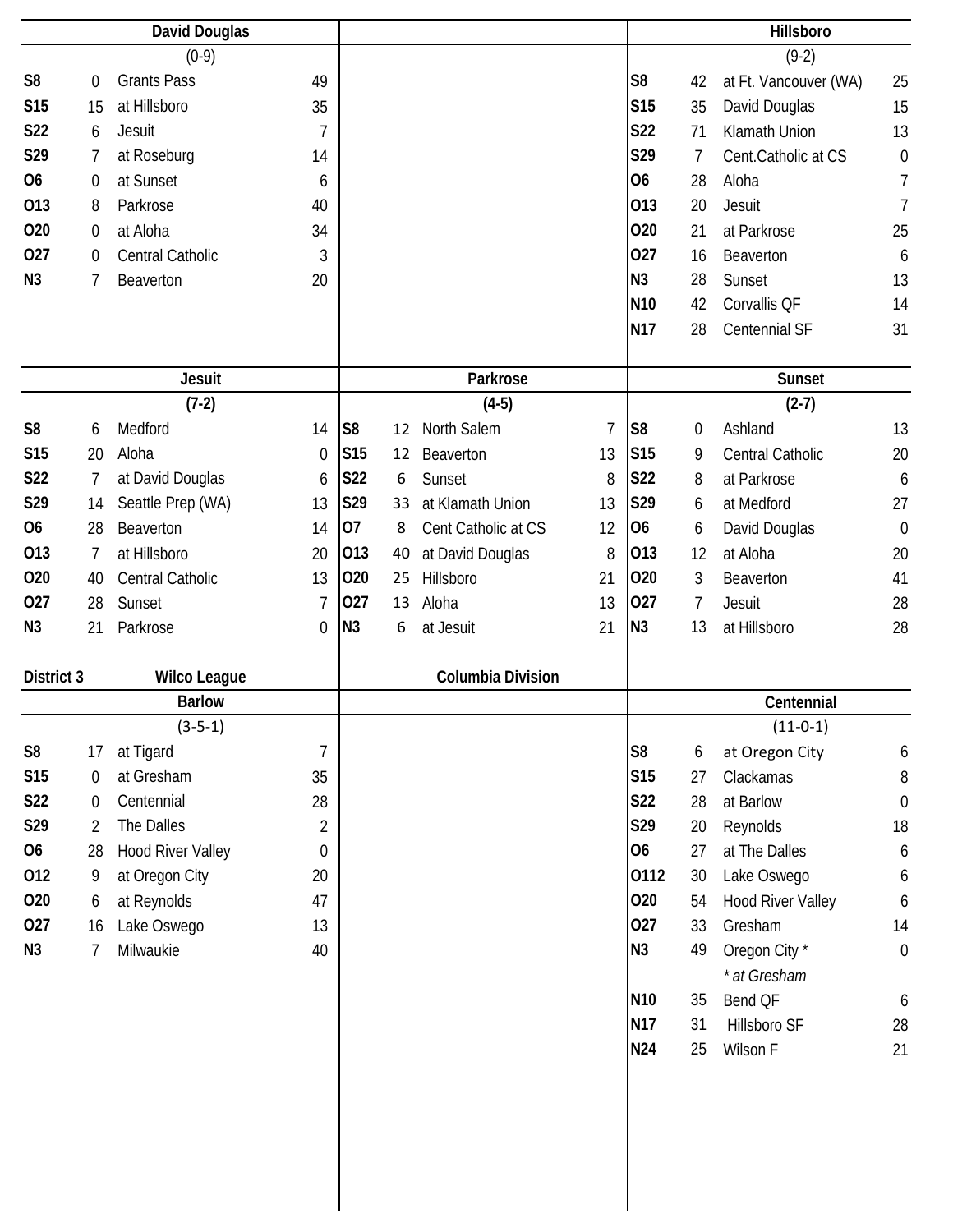|                 |             | Gresham                  |                  |                |    | <b>Hood River Valley</b>   |    |                |                | Lake Oswego              |                  |
|-----------------|-------------|--------------------------|------------------|----------------|----|----------------------------|----|----------------|----------------|--------------------------|------------------|
|                 | 1972 (5-    | $(5 - 4)$                |                  |                |    | $(0-9)$                    |    |                |                | $(5-4)$                  |                  |
| S <sub>8</sub>  | 7           | West Linn                | $\boldsymbol{0}$ | S <sub>8</sub> | 8  | Lakeridge                  | 48 | S <sub>8</sub> | 9              | at Milwaukie             | $\overline{1}$   |
| <b>S15</b>      | 35          | <b>Barlow</b>            | $\mathbf 0$      | <b>S15</b>     | 6  | Reynolds                   | 34 | <b>S15</b>     | 7              | at The Dalles            | $\mathbf 0$      |
| S22             | $\mathbf 0$ | at The Dalles            | $\overline{7}$   | <b>S22</b>     | 0  | at Lake Oswego             | 34 | <b>S22</b>     | 34             | <b>Hood River Valley</b> | $\boldsymbol{0}$ |
| S29             | 21          | <b>Hood River Valley</b> | $\mathbf 0$      | S29            | 0  | at Gresham                 | 21 | S29            | 0              | Lakeridge                | 28               |
| <b>O6</b>       | $\mathbf 0$ | Milwaukie                | 38               | <b>O6</b>      | 0  | at Barlow                  | 28 | 06             | 34             | Reynolds                 | 14               |
| 012             | 6           | at Reynolds              | 15               | 012            | 12 | The Dalles                 | 13 | 012            | 6              | at Centennial            | 30               |
| 020             | 3           | at Lake Oswego           | 20               | 020            | 6  | at Centennial              | 54 | 020            | 20             | Gresham                  | $\mathfrak{Z}$   |
| 027             | 14          | Centennial               | 35               | 027            | 6  | West Linn                  | 35 | 027            | 13             | <b>Barlow</b>            | 16               |
| N3              | 0           | at Clackamas             | $\overline{7}$   | N <sub>3</sub> | 6  | at Putnam                  | 13 | N <sub>3</sub> | 6              | West Linn                | 28               |
|                 |             |                          |                  |                |    |                            |    |                |                |                          |                  |
|                 |             | Reynolds                 |                  |                |    |                            |    |                |                | <b>The Dalles</b>        |                  |
|                 |             | $(6-2-1)$                |                  |                |    |                            |    |                |                | $(4-4-1)$                |                  |
| S <sub>8</sub>  | 20          | Putnam                   | 20               |                |    |                            |    | S <sub>8</sub> | 13             | at Clackamas             | 19               |
| S <sub>15</sub> | 28          | at Hood River Valley     | 6                |                |    |                            |    | <b>S15</b>     | 0              | Lake Oswego              | 7                |
| <b>S22</b>      | 21          | at Tigard                | $\mathbf 0$      |                |    |                            |    | S22            | 7              | Gresham                  | $\boldsymbol{0}$ |
| S29             | 18          | at Centennial            | 20               |                |    |                            |    | S29            | $\overline{2}$ | <b>Barlowat</b>          | $\overline{2}$   |
| <b>O6</b>       | 14          | at Lake Oswego           | 34               |                |    |                            |    | <b>O6</b>      | 6              | Centennial               | 27               |
| 012             | 15          | Gresham                  | 6                |                |    |                            |    | 012            | 13             | at Hood River Valley     | 12               |
| 020             | 47          | <b>Barlow</b>            | 0                |                |    |                            |    | 020            | 19             | at Putnam                | $\mathbf 0$      |
| 027             | 21          | The Dalles               | 0                |                |    |                            |    | 027            | 0              | Reynolds                 | 21               |
| N3              | 13          | Lakeridge                | 7                |                |    |                            |    | N <sub>3</sub> | 26             | Tigard                   | $\overline{1}$   |
|                 |             |                          |                  |                |    |                            |    |                |                |                          |                  |
|                 |             |                          |                  |                |    |                            |    |                |                |                          |                  |
|                 |             |                          |                  |                |    | <b>Willamette Division</b> |    |                |                |                          |                  |
|                 |             | Clackamas                |                  |                |    |                            |    |                |                | Lakeridge                |                  |
|                 |             | $(3-6)$                  |                  |                |    |                            |    |                |                | $(6-3)$                  |                  |
| S <sub>8</sub>  | 19          | The Dalles               | 13               |                |    |                            |    | S <sub>8</sub> | 48             | at Hood River Valley     | 8                |
| S15             | 8           | at Centennial            | 27               |                |    |                            |    | <b>S15</b>     | 21             | Putnam                   | $\mathbf 0$      |
| <b>S22</b>      | 3           | Oregon City              | 6                |                |    |                            |    | S22            | 13             | West Linn                | 6                |
| S29             | 28          | at Tigard                | 21               |                |    |                            |    | S29            | 28             | at Lake Oswego           | $\boldsymbol{0}$ |
| <b>O6</b>       | 14          | at Putnam                | 26               |                |    |                            |    | 06             | 56             | Tigard                   | 3                |
| 012             | 6           | at Lakeridge             | 38               |                |    |                            |    | 012            | 38             | Clackamas                | 6                |
| 020             | 8           | at West Linn             | 22               |                |    |                            |    | 020            | 14             | at Milwaukie             | 35               |
| 027             | $\theta$    | Milwaukie                | 56               |                |    |                            |    | 027            | 6              | Oregon City              | $\overline{7}$   |
| N <sub>3</sub>  | 7           | Gresham                  | 0                |                |    |                            |    | N3             | 9              | at Reynolds              | 13               |
|                 |             |                          |                  |                |    |                            |    |                |                |                          |                  |
|                 |             |                          |                  |                |    |                            |    |                |                |                          |                  |
|                 |             |                          |                  |                |    |                            |    |                |                |                          |                  |
|                 |             |                          |                  |                |    |                            |    |                |                |                          |                  |
|                 |             |                          |                  |                |    |                            |    |                |                |                          |                  |
|                 |             |                          |                  |                |    |                            |    |                |                |                          |                  |
|                 |             |                          |                  |                |    |                            |    |                |                |                          |                  |
|                 |             |                          |                  |                |    |                            |    |                |                |                          |                  |
|                 |             |                          |                  |                |    |                            |    |                |                |                          |                  |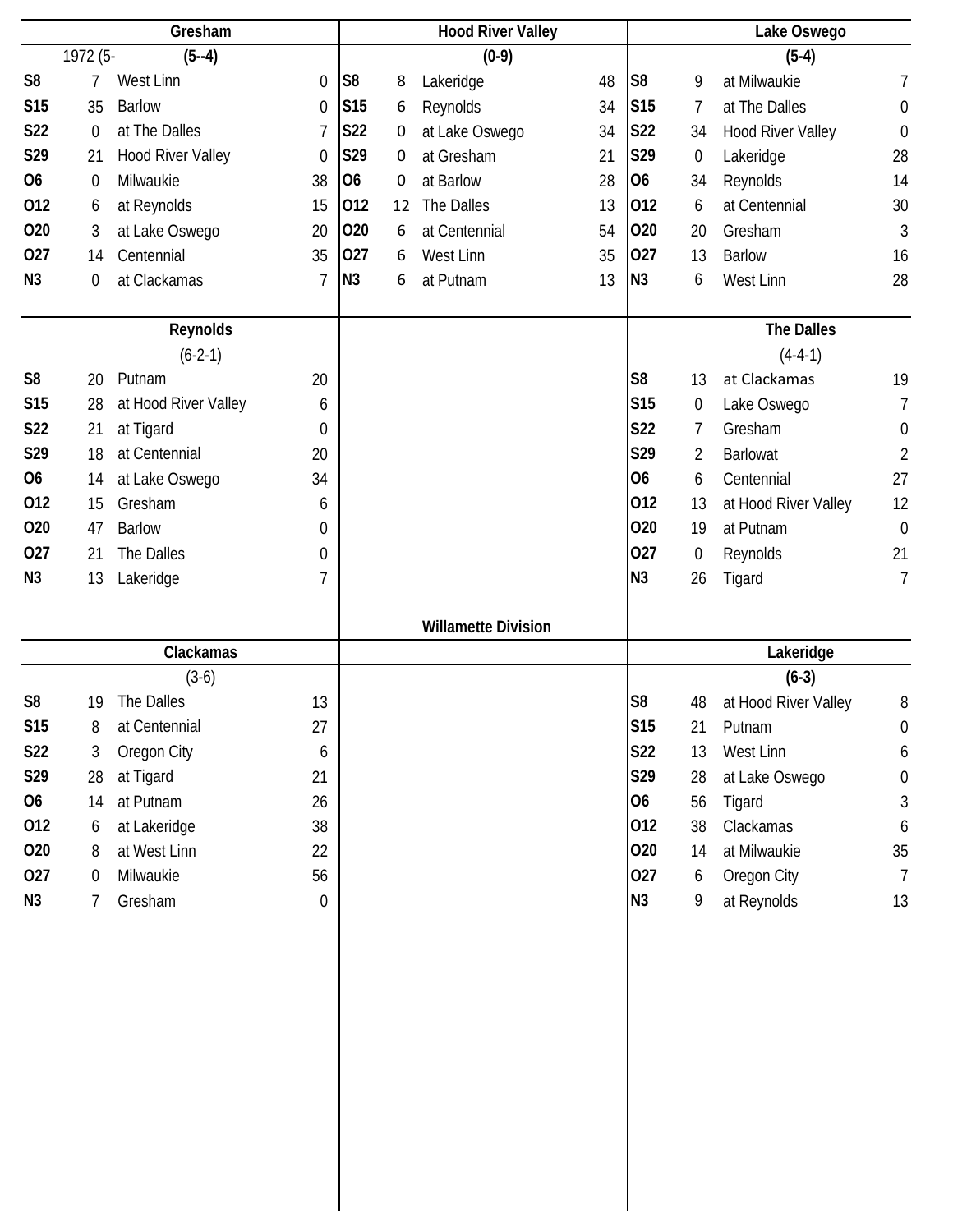|                |                  | Milwaukie                  |                |                |    | <b>Oregon City</b>      |             |                 |                  | Putnam                   |                  |
|----------------|------------------|----------------------------|----------------|----------------|----|-------------------------|-------------|-----------------|------------------|--------------------------|------------------|
|                |                  | $(7-2)$                    |                |                |    | $(6-2-1)$               |             |                 |                  | $(3-5-1)$                |                  |
| S <sub>8</sub> | 7                | Lake Oswego                | 9              | S <sub>8</sub> | 6  | Centennial              | 6           | S <sub>8</sub>  | 20               | at Reynolds              | 20               |
| <b>S15</b>     | 7                | at Oregon City             | 12             | <b>S15</b>     | 12 | Milwaukie               | 7           | S <sub>15</sub> | 0                | at Lakeridge             | 21               |
| S22            | 27               | Putnam                     | $\mathbf 0$    | <b>S22</b>     | 6  | at Clackamas            | 3           | S22             | 0                | at Milwaukie             | 27               |
| S29            | 21               | West Linn                  | 6              | S29            | 22 | at Putnam               | 12          | S29             | 12               | Oregon City              | 22               |
| 06             | 38               | at Gresham                 | 0              | <b>O6</b>      | 7  | West Linn               | 24          | 06              | 26               | Clackamas                | 14               |
| 012            | 57               | Tigard                     | $\mathbf 0$    | 012            | 20 | <b>Barlow</b>           | 9           | 012             | 9                | West Linn                | 31               |
| 020            | 35               | Lakeridge                  | 14             | 020            | 15 | at Tigard               | $\mathbf 0$ | 020             | 0                | The Dalles               | 19               |
| 027            | 56               | Clackamas                  | 0              | 027            | 7  | Lakeridge               | 6           | 027             | 40               | Tigard                   | $\overline{1}$   |
| N <sub>3</sub> | 40               | at                         | $\overline{1}$ | N3             | 0  | Centennia *             | 49          | N <sub>3</sub>  | 13               | <b>Hood River Valley</b> | 6                |
|                |                  |                            |                |                |    | * at Gresham            |             |                 |                  |                          |                  |
|                |                  | <b>Tigard</b>              |                |                |    |                         |             |                 |                  | <b>West Linn</b>         |                  |
|                |                  | $(0-9)$                    |                |                |    |                         |             |                 |                  | $(6-3)$                  |                  |
| S <sub>8</sub> | 7                | <b>Barlow</b>              | 17             |                |    |                         |             | S <sub>8</sub>  | $\boldsymbol{0}$ | at Gresham               | 7                |
| <b>S15</b>     | $\mathbf 0$      | at West Linn               | 60             |                |    |                         |             | <b>S15</b>      | 60               | Tigard                   | $\mathbf 0$      |
| S22            | $\boldsymbol{0}$ | Reynolds                   | 21             |                |    |                         |             | S22             | 6                | Lakeridge                | 13               |
| S29            | 21               | Clackamas                  | 28             |                |    |                         |             | S29             | 6                | at Milwaukie             | 21               |
| 06             | 3                | at Lakeridge               | 56             |                |    |                         |             | <b>O6</b>       | 24               | at Oregon City           | $\overline{7}$   |
| 012            | $\mathbf 0$      | at Milwaukie               | 57             |                |    |                         |             | 012             | 31               | at Putnam                | $\mathbf 0$      |
| 020            | $\boldsymbol{0}$ | Oregon City                | 15             |                |    |                         |             | 020             | 22               | Clackamas                | 8                |
| 027            | $\overline{7}$   | Putnam                     | 40             |                |    |                         |             | 027             | 36               | <b>Hood River Valley</b> | 6                |
| N <sub>3</sub> | 7                | at The Dalles              | 26             |                |    |                         |             | N <sub>3</sub>  | 28               | at Lake Oswego           | 6                |
|                |                  |                            |                |                |    |                         |             |                 |                  |                          |                  |
| District 4     |                  | <b>Coast-Valley League</b> |                |                |    | <b>Eastern Division</b> |             |                 |                  |                          |                  |
|                |                  | Canby                      |                |                |    |                         |             |                 |                  | Central                  |                  |
|                |                  |                            |                |                |    |                         |             |                 |                  | $(4-5)$                  |                  |
|                |                  |                            |                |                |    |                         |             |                 |                  |                          |                  |
| S <sub>8</sub> | $\mathbf 0$      | $(5-4)$<br>at McMinnville  | 6              |                |    |                         |             | S <sub>8</sub>  | 0                | <b>Forest Grove</b>      | 6                |
| <b>S15</b>     | 7                | at Sweet Home              | 8              |                |    |                         |             | S15             | 15               | at Molalla               | 14               |
| S22            | 9                | Molalla                    | 8              |                |    |                         |             | S22             | 24               | Estacada                 | $\boldsymbol{0}$ |
| S29            | 7                | at Estacada                | 6              |                |    |                         |             | S29             | $\overline{7}$   | at Silverton             | 20               |
| 06             | 23               | Silverton                  | 20             |                |    |                         |             | 06              | 40               | Sandy                    | $\boldsymbol{0}$ |
| 013            | 0                | <b>Forest Grove</b>        | 30             |                |    |                         |             | 012             | 10               | at Sweet Home            | 14               |
| 020            | 33               | Sandy                      | 14             |                |    |                         |             | 020             | 14               | Astoria                  | 47               |
| 027            | $\overline{0}$   | Central                    | 21             |                |    |                         |             | 027             | 21               |                          | $\boldsymbol{0}$ |
| N3             | 13               | Newberg                    | 12             |                |    |                         |             | N3              | 0                | Canby<br>at Dallas       | 24               |
|                |                  |                            |                |                |    |                         |             |                 |                  |                          |                  |
|                |                  |                            |                |                |    |                         |             |                 |                  |                          |                  |
|                |                  |                            |                |                |    |                         |             |                 |                  |                          |                  |
|                |                  |                            |                |                |    |                         |             |                 |                  |                          |                  |
|                |                  |                            |                |                |    |                         |             |                 |                  |                          |                  |
|                |                  |                            |                |                |    |                         |             |                 |                  |                          |                  |
|                |                  |                            |                |                |    |                         |             |                 |                  |                          |                  |
|                |                  |                            |                |                |    |                         |             |                 |                  |                          |                  |
|                |                  |                            |                |                |    |                         |             |                 |                  |                          |                  |
|                |                  |                            |                |                |    |                         |             |                 |                  |                          |                  |
|                |                  |                            |                |                |    |                         |             |                 |                  |                          |                  |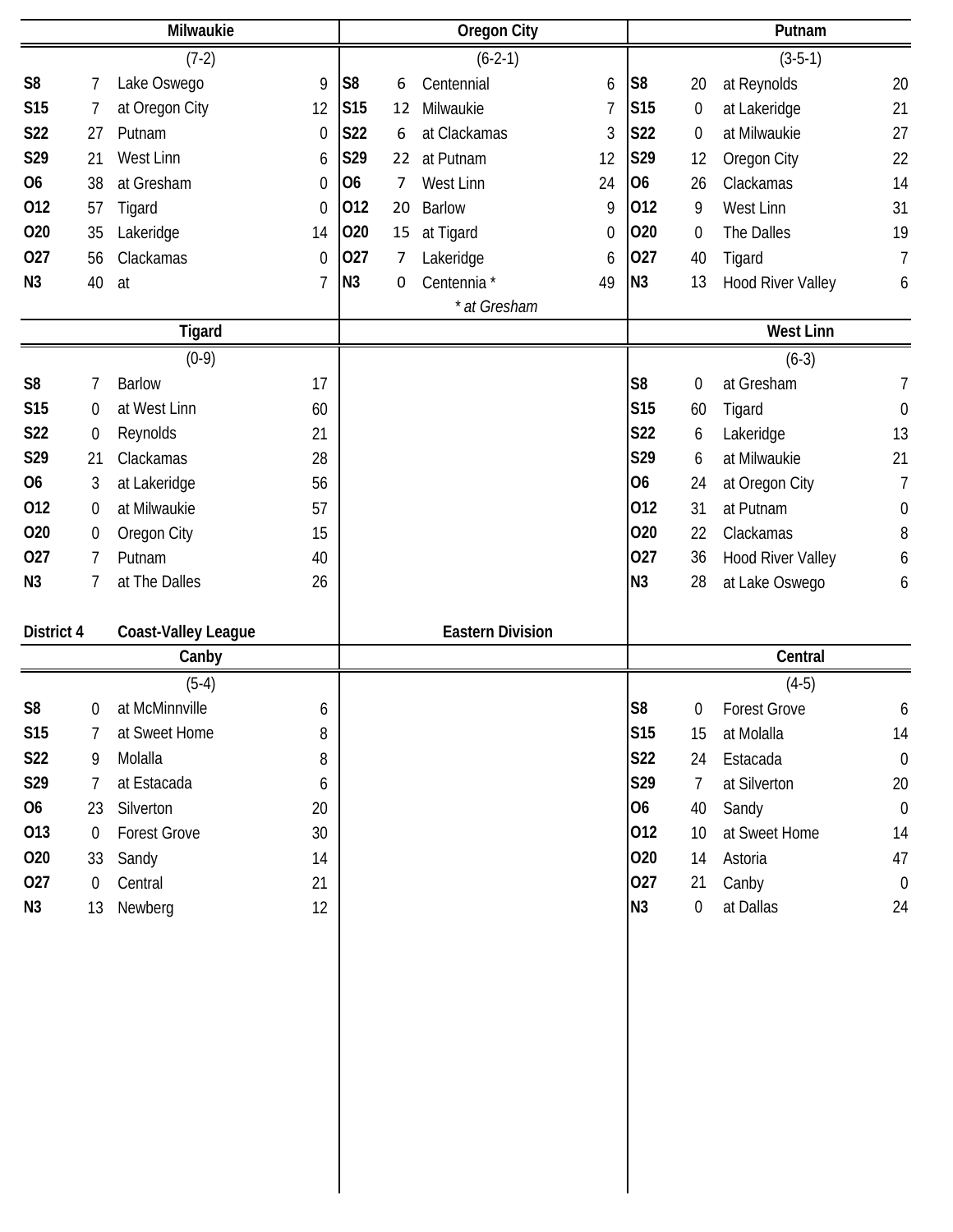|                 |                | Estacada               |                  |                 |    | Molalla                 |                  |                 |                | Sandy                          |                      |
|-----------------|----------------|------------------------|------------------|-----------------|----|-------------------------|------------------|-----------------|----------------|--------------------------------|----------------------|
|                 |                |                        |                  |                 |    |                         |                  |                 |                |                                |                      |
|                 |                | $(2-6-1)$              |                  |                 |    | $(3-6)$                 |                  |                 |                | $(1-8)$                        |                      |
| S <sub>8</sub>  | 6              | Jefferson              | 28               | S <sub>8</sub>  | 16 | at Newberg              | 14               | S <sub>8</sub>  | 12             | at Dallas                      | 44                   |
| <b>S15</b>      | 13             | Silverton              | 22               | S <sub>15</sub> | 14 | Central                 | 15               | S <sub>15</sub> | 0              | Newberg                        | 21                   |
| <b>S22</b>      | 0              | at Central             | 24               | <b>S22</b>      | 8  | Canby                   | 9                | <b>S22</b>      | 8              | at Silverton                   | 38                   |
| S29             | 6              | Canby                  | $\overline{7}$   | S29             | 7  | Cleveland               | $\boldsymbol{0}$ | S29             | 12             | Sweet Home                     | 35                   |
| <b>O6</b>       | $\overline{0}$ | <b>Dallas</b>          | 12               | 06              | 22 | Sweet Home              | 21               | <b>O6</b>       | $\overline{0}$ | at Central                     | 40                   |
| 012             | 35             | at Sandy               | $\mathbf 0$      | 012             | 0  | Silverton               | 30               | 012             | 0              | Estacada                       | 35                   |
| 020             | $\overline{7}$ | Molalla                | 6                | 020             | 6  | at Estacada             | $\overline{1}$   | 020             | 14             | at Canby                       | 33                   |
| 027             | 7              | <b>Sweet Home</b>      | $\overline{1}$   | 027             | 6  | Sandy                   | 22               | 027             | 22             | Molalla                        | 6                    |
| N <sub>3</sub>  | 6              | at St. Helens          | 21               | N <sub>3</sub>  | 12 | <b>Forest Grove</b>     | 16               | N <sub>3</sub>  | 0              | Benson                         | 28                   |
|                 |                |                        |                  |                 |    |                         |                  |                 |                |                                |                      |
|                 |                | Silverton<br>$(6-3)$   |                  |                 |    |                         |                  |                 |                | <b>Sweet Home</b><br>$(3-5-1)$ |                      |
| S <sub>8</sub>  | 34             | St. Helens             | $\overline{1}$   |                 |    |                         |                  | S <sub>8</sub>  | 0              | at Astoria                     | 37                   |
| <b>S15</b>      | 22             | atEstacada             | 13               |                 |    |                         |                  | S15             | 8              | Canby                          | $\overline{1}$       |
| S22             | 38             | Sandy                  | 8                |                 |    |                         |                  | S22             | 0              | St. Helens                     | 25                   |
| S29             | 20             | Central                | $\overline{1}$   |                 |    |                         |                  | S29             | 35             |                                | 12                   |
| <b>O6</b>       | 20             |                        | 23               |                 |    |                         |                  | <b>O6</b>       | 21             | at Sandy<br>at Molalla         | 22                   |
| 012             | 30             | at Canby<br>at Molalla | $\mathbf 0$      |                 |    |                         |                  | 012             | 14             | Central                        | 10                   |
| 020             |                | <b>Sweet Home</b>      |                  |                 |    |                         |                  | 020             |                |                                |                      |
| 027             | 45             | McMinnville            | 12               |                 |    |                         |                  | 027             | 12             | at Silverton                   | 45<br>$\overline{7}$ |
|                 | 0              |                        | 21               |                 |    |                         |                  | N <sub>3</sub>  | 7<br>10        | Estacada<br>McMinnville        | 21                   |
| N <sub>4</sub>  | 12             | at Astoria             | 27               |                 |    |                         |                  |                 |                |                                |                      |
|                 |                |                        |                  |                 |    | <b>Western Division</b> |                  |                 |                |                                |                      |
|                 |                | Astoria                |                  |                 |    |                         |                  |                 |                | <b>Dallas</b>                  |                      |
|                 |                | $(9-1-1)$              |                  |                 |    |                         |                  |                 |                | $(7-2)$                        |                      |
| S <sub>8</sub>  | 37             | Sweet Home             | $\boldsymbol{0}$ |                 |    |                         |                  | S <sub>8</sub>  | 44             | Sandy                          | 12                   |
| S15             | 34             | at Forest Grove        | $\boldsymbol{0}$ |                 |    |                         |                  | S15             | 12             | at St. Helens                  | $\, 8$               |
| <b>S22</b>      | 21             | Newberg                | 0                |                 |    |                         |                  | S22             | 22             | Adams                          | 12                   |
| S29             | 37             | at St. Helens          | $\overline{1}$   |                 |    |                         |                  | S29             | 8              | McMinnville                    | 21                   |
| 06              | 22             | Grant                  | 13               |                 |    |                         |                  | 06              | 12             | at Estacada                    | $\boldsymbol{0}$     |
| 013             | $\overline{7}$ | McMinnville            | 6                |                 |    |                         |                  | 013             | 14             | at Newberg                     | 13                   |
| 020             | 47             | at Central             | 14               |                 |    |                         |                  | 020             | 8              | <b>Forest Grove</b>            | $\overline{7}$       |
| 027             | 6              | <b>Dallas</b>          | $\mathbf 0$      |                 |    |                         |                  | 027             | $\overline{0}$ | Astoria                        | 6                    |
| N4              | 27             | Silverton              | 12               |                 |    |                         |                  | N3              | 24             | Central                        | $\boldsymbol{0}$     |
| N <sub>10</sub> | 31             | Grants Pass QF         | 23               |                 |    |                         |                  |                 |                |                                |                      |
| N17             | 20             | Wilson SF              | 47               |                 |    |                         |                  |                 |                |                                |                      |
|                 |                |                        |                  |                 |    |                         |                  |                 |                |                                |                      |
|                 |                |                        |                  |                 |    |                         |                  |                 |                |                                |                      |
|                 |                |                        |                  |                 |    |                         |                  |                 |                |                                |                      |
|                 |                |                        |                  |                 |    |                         |                  |                 |                |                                |                      |
|                 |                |                        |                  |                 |    |                         |                  |                 |                |                                |                      |
|                 |                |                        |                  |                 |    |                         |                  |                 |                |                                |                      |
|                 |                |                        |                  |                 |    |                         |                  |                 |                |                                |                      |
|                 |                |                        |                  |                 |    |                         |                  |                 |                |                                |                      |
|                 |                |                        |                  |                 |    |                         |                  |                 |                |                                |                      |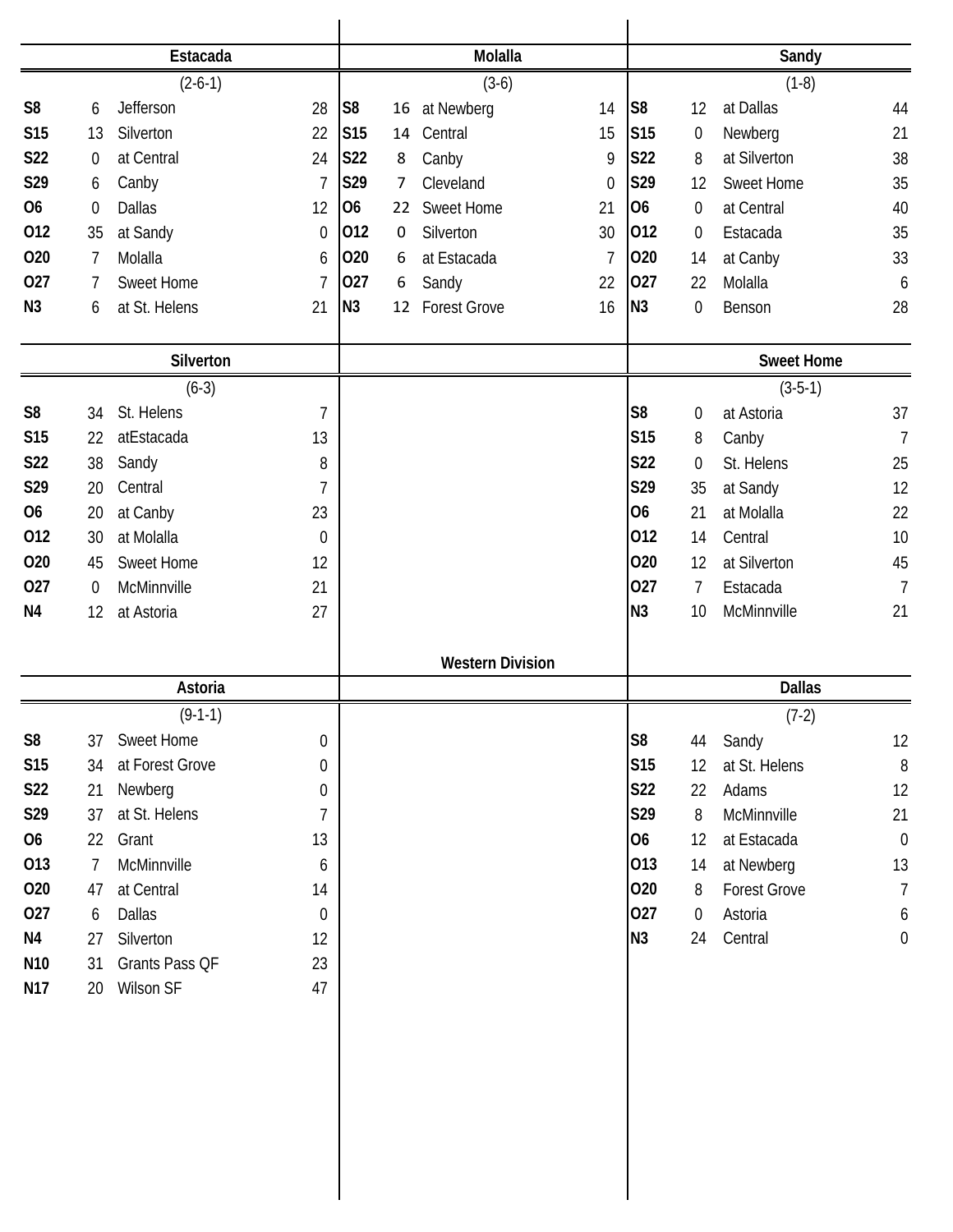|                |                | <b>Forest Grove</b> |                  |                   |                |                  | McMinnville          |                  |
|----------------|----------------|---------------------|------------------|-------------------|----------------|------------------|----------------------|------------------|
|                |                | $(4-5)$             |                  |                   |                |                  | $(6-2-1)$            |                  |
| S <sub>8</sub> | 6              | at Central          | $\boldsymbol{0}$ |                   | S <sub>8</sub> | 6                | Canby                | $\boldsymbol{0}$ |
| <b>S15</b>     | $\Omega$       | Astoria             | 34               |                   | S15            | 14               | Marshall             | $\boldsymbol{0}$ |
| S22            | 0              | at McMinnville      | 22               |                   | S22            | 22               | <b>Forest Grove</b>  | $\boldsymbol{0}$ |
| S29            | 13             | at Newberg          | 17               |                   | S29            | 21               | at Dallas            | 8                |
| <b>O6</b>      | 21             | St. Helens          | 33               |                   | <b>O6</b>      | 0                | Newberg              | 6                |
| 013            | 30             | Canby               | $\boldsymbol{0}$ |                   | 013            | 6                | at Astoria           | 6                |
| 020            | 7              | at Dallas           | 8                |                   | 020            | 0                | St. Helens           | $\sqrt{3}$       |
| 027            | 22             | Madison             | 20               |                   | 027            | 21               | Silverton            | $\mathbf 0$      |
| N <sub>3</sub> | 16             | at Molalla          | 12               |                   | N <sub>3</sub> | 21               | at Sweet Home        | 10               |
|                |                | Newberg             |                  |                   |                |                  | St. Helens           |                  |
|                |                | $(7-2)$             |                  |                   |                |                  | $(6-3)$              |                  |
| S <sub>8</sub> | 14             | Molalla             | 16               |                   | S <sub>8</sub> | 7                | at Silverton         | 34               |
| <b>S15</b>     | 21             | at Sandy            | 0                |                   | S15            | 8                | Dallas               | 12               |
| S22            | 0              | at Astoria          | 21               |                   | S22            | 25               | Sweet Home           | $\mathbf 0$      |
| S29            | 17             | <b>Forest Grove</b> | 13               |                   | S29            | 7                | Astoria              | 37               |
| <b>O6</b>      | 6              | at McMinnville      | 0                |                   | <b>O6</b>      | 33               | at Forest Grove      | 21               |
| 013            | 13             | Dallas              | 14               |                   | 013            | 33               | Franklin             | 6                |
| 020            | 40             | Washington          | 6                |                   | 020            | 3                | at McMinnville       | $\mathbf 0$      |
| 027            | 6              | St. Helens          | 21               |                   | 027            | 21               | Newberg              | 6                |
| N3             | 12             | at Canby            | 13               |                   | N <sub>3</sub> | 21               | Estacada             | 6                |
| District 5     |                | Midwestern League   |                  |                   |                |                  |                      |                  |
|                |                | Churchill           |                  |                   |                |                  | <b>Cottage Grove</b> |                  |
|                |                | $(4-5)$             |                  |                   |                |                  | $(4-5)$              |                  |
| S <sub>8</sub> | 7              | South Eugene at AS  | 26               |                   | S8             | 10               | at Springfield       | 7                |
| S15            | $\overline{0}$ | at Marshfield       | 3                |                   | S15            | 13               | North Eugene at AS   | 34               |
| <b>S22</b>     | 24             | Springfield at AS   | 13               |                   | S22            | $\pmb{0}$        | South Eugene         | 20               |
| S29            | 40             | at Willamette       | 13               |                   | S29            | 26               | Thurston             | 6                |
| 06             | 14             | North Eugene at AS  | 40               |                   | 06             | $\boldsymbol{0}$ | at North Bend        | 13               |
| 013            | 13             | at Cottage Grove    | 14               |                   | 013            | 14               | Churchill            | 13               |
| 020            | 20             | Thurston at AS      | 29               |                   | 020            | 8                | Sheldon at AS        | 15               |
| 027            | 27             | North Bend          | 16               |                   | 027            | 6                | Marshfield           | 26               |
| N3             | 22             | Sheldon at AS       | 13               |                   | N3             | 14               | Willamette           | $\overline{7}$   |
|                |                |                     |                  | AS-Autzen Satdium |                |                  |                      |                  |
|                |                |                     |                  |                   |                |                  |                      |                  |
|                |                |                     |                  |                   |                |                  |                      |                  |
|                |                |                     |                  |                   |                |                  |                      |                  |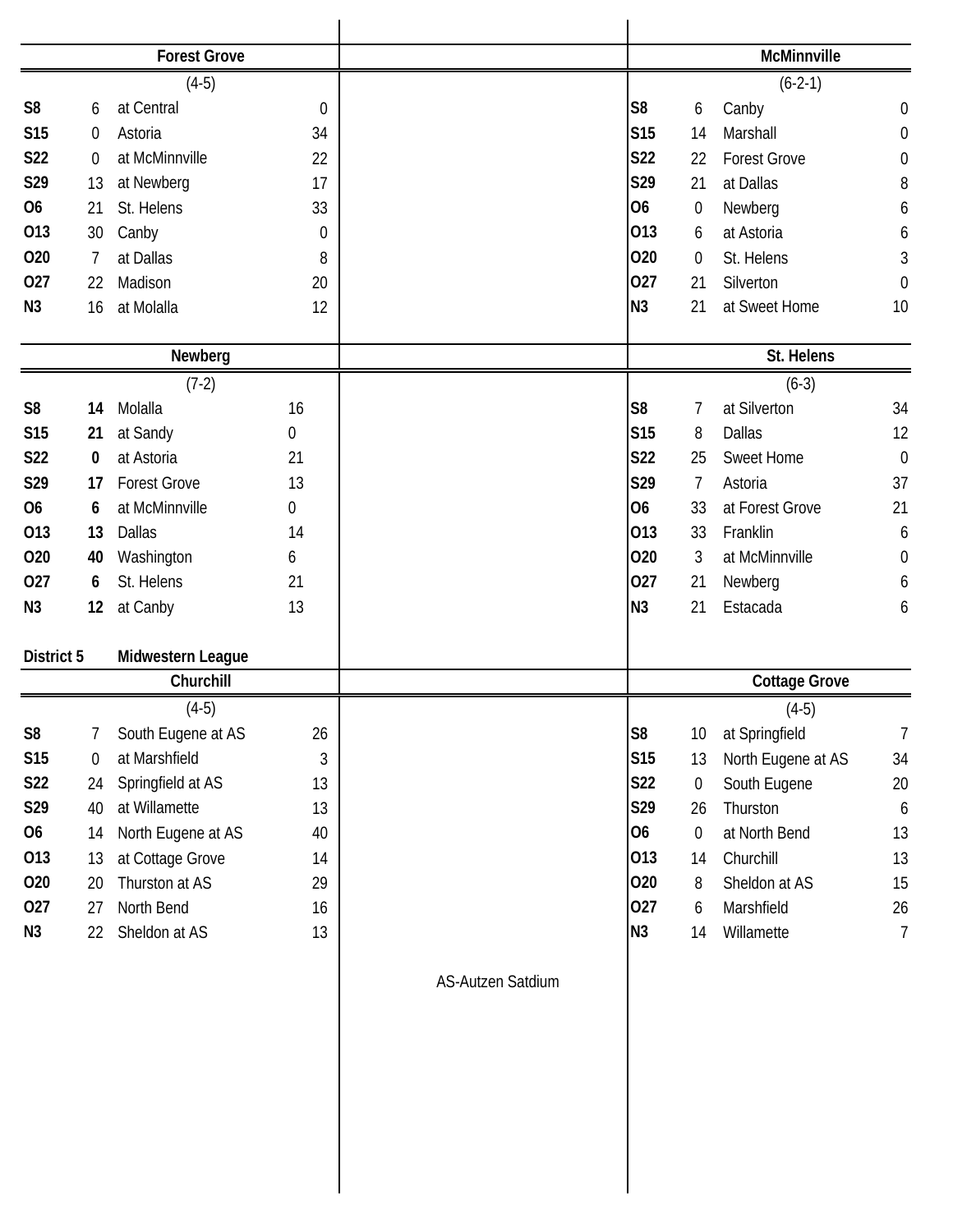|                 |                  | Marshfield          |                |                 |    | <b>North Bend</b>  |             |                 |                | North Eugene        |                |
|-----------------|------------------|---------------------|----------------|-----------------|----|--------------------|-------------|-----------------|----------------|---------------------|----------------|
|                 |                  | $(6-3)$             |                |                 |    | $(4-5)$            |             |                 |                | $(7-2)$             |                |
| S <sub>8</sub>  | 16               | Thurston            | 13             | S <sub>8</sub>  | 6  | Sheldon at AS      | 13          | S <sub>8</sub>  | 21             | at Willamette       | 14             |
| S <sub>15</sub> | 3                | Churchill           | $\theta$       | <b>S15</b>      | 19 | at Springfield     | 7           | S <sub>15</sub> | 34             | Cottage Grove at AS | 13             |
| <b>S22</b>      | 6                | Sheldon at AS       | 20             | <b>S22</b>      | 32 | Willamette         | 13          | <b>S22</b>      | 21             | at Thurston         | 16             |
| S29             | 9                | South Eugene at AS  | 10             | S29             | 15 | North Eugene at AS | 30          | S29             | 30             | North Bend at AS    | 15             |
| <b>O6</b>       | 12               | Springfield         | 7              | 06              | 13 | Cottage Grove      | 0           | <b>O6</b>       | 40             | Churchill at AS     | 14             |
| 013             | 22               | at Willamette       | 14             | 013             | 27 | at Thurston        | 17          | 013             | 37             | Sheldon at AS       | 34             |
| 020             | $\boldsymbol{0}$ | North Eugene        | 21             | 020             | 14 | South Eugene       | 35          | 020             | 21             | at Marshfield       | $\overline{0}$ |
| 027             | 26               | Cottage Grove       | 6              | 027             | 16 | Churchill          | 27          | 027             | 6              | Springfield         | 27             |
| N <sub>3</sub>  | 20               | at North Bend       | 8              | N <sub>3</sub>  | 8  | Marshfield         | 20          | N <sub>3</sub>  | 15             | South Eugene at AS  | 44             |
|                 |                  | Sheldon             |                |                 |    | South Eugene       |             |                 |                | Springfield         |                |
|                 |                  | $(6-3)$             |                |                 |    | $(9-0-1)$          |             |                 |                | $(2-7)$             |                |
| S <sub>8</sub>  | 13               | North Bend at AS    | 6              | S <sub>8</sub>  | 26 | Churchill at AS    | 7           | S8              | 7              | at Cottage Grove    | 10             |
| S <sub>15</sub> | 7                | South Eugene at AS  | 14             | <b>S15</b>      | 14 | Sheldon at AS      | 7           | S <sub>15</sub> | $\overline{7}$ | North Bend          | 19             |
| <b>S22</b>      | 20               | Marshfield at AS    | 6              | S22             | 20 | at Cottage Grove   | $\mathbf 0$ | <b>S22</b>      | 13             | at ASChurchill      | 24             |
| S29             | 28               | at Springfield      | 13             | S29             | 10 | Marshfield at AS   | 9           | S29             | 13             | Sheldon             | 28             |
| <b>O6</b>       | 42               | Willamette at AS    | $\overline{7}$ | <b>O6</b>       | 48 | at Thurston        | 7           | O <sub>6</sub>  | $\overline{7}$ | at Marshfield       | 12             |
| 013             | 34               | North Eugene at AS  | 37             | 013             | 28 | Springfield at AS  | 13          | 013             | 13             | South Eugene at AS  | 28             |
| 020             | 15               | Cottage Grove at AS | 8              | 020             | 35 | at North Bend      | 14          | 020             | 14             | Willamette          | 7              |
| 027             | 41               | Thurston            | $\theta$       | 027             | 26 | Willamette         | 0           | 027             | 27             | North Eugene        | 6              |
| N <sub>3</sub>  | 13               | Churchill at AS     | 22             | N <sub>3</sub>  | 44 | North Eugene at AS | 15          | N <sub>3</sub>  | 7              | Thurston            | 26             |
|                 |                  |                     |                | N <sub>10</sub> | 21 | Wilson QF          | 21          |                 |                |                     |                |
|                 |                  | Thurston            |                |                 |    |                    |             |                 |                | Willamette          |                |
|                 |                  | $(3-6)$             |                |                 |    |                    |             |                 |                | $(0-9)$             |                |
| S <sub>8</sub>  | 13               | at Marshfield       | 16             |                 |    |                    |             | S <sub>8</sub>  | 14             | North Eugene        | 21             |
| <b>S15</b>      | 20               | at Willamette       | 0              |                 |    |                    |             | S15             | 0              | Thurston            | 20             |
| S22             | 16               | North Eugene        | 21             |                 |    |                    |             | S22             | 13             | at North Bend       | 32             |
| S29             | 6                | at Cottage Grove    | 26             |                 |    |                    |             | S29             | 13             | Churchill           | 40             |
| 06              | 7                | South Eugene        | 48             |                 |    |                    |             | 06              | 7              | Sheldon at AS       | 42             |
| 013             | 17               | North Bend          | 27             |                 |    |                    |             | 013             | 14             | Marshfield          | 22             |
| 020             | 29               | Churchill at AS     | 20             |                 |    |                    |             | 020             | 7              | at Springfield      | 14             |
| 027             | $\boldsymbol{0}$ | Sheldon             | 41             |                 |    |                    |             | 027             | $\overline{0}$ | South Eugene        | 26             |
| N3              | 26               | at Springfield      | 7              |                 |    |                    |             | N3              | 7              | at Cottage Grove    | 14             |
|                 |                  |                     |                |                 |    |                    |             |                 |                |                     |                |
|                 |                  |                     |                |                 |    |                    |             |                 |                |                     |                |
|                 |                  |                     |                |                 |    |                    |             |                 |                |                     |                |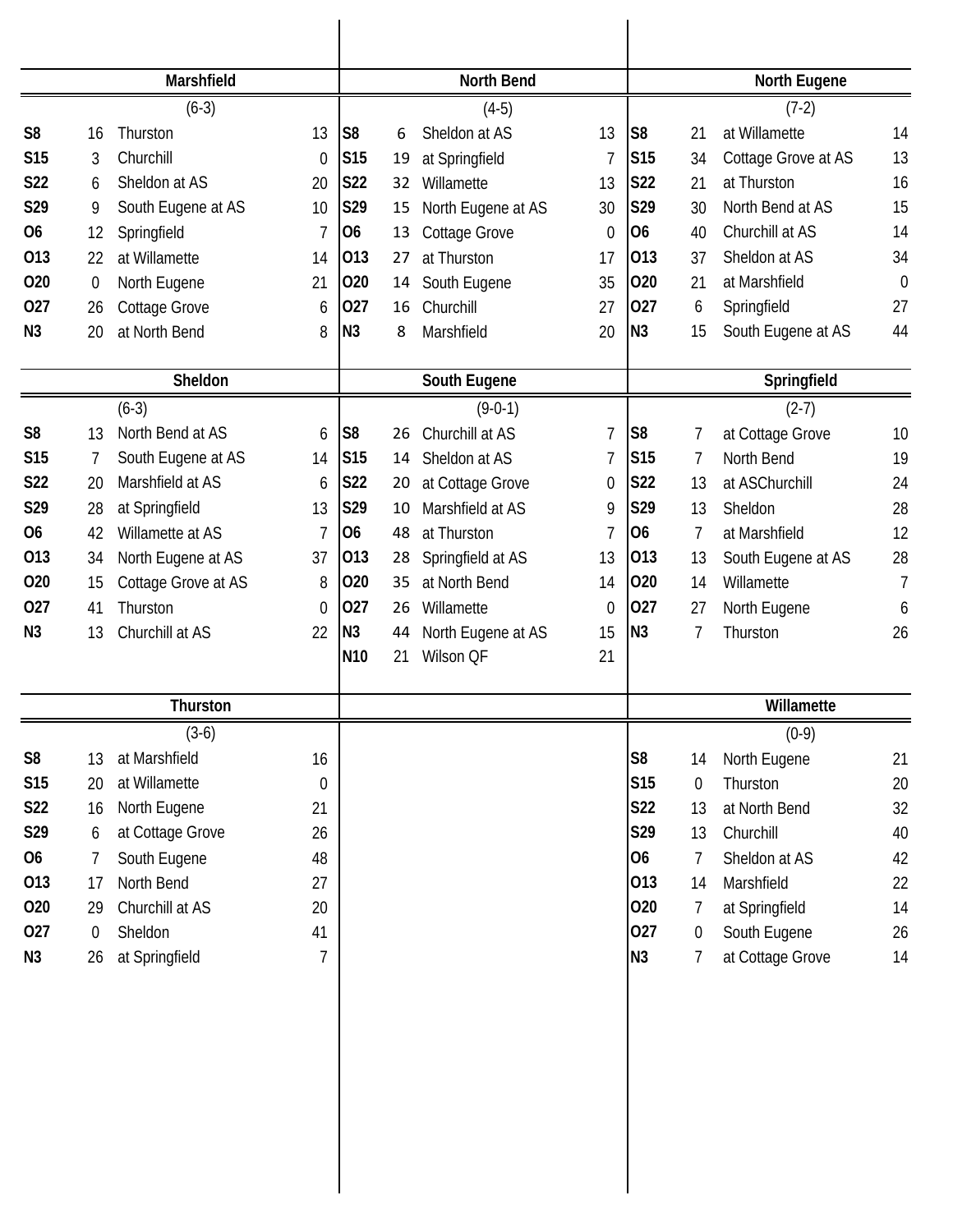|                |                      | District 6 Southern Oregon |                |                 |    |                      |    |                 |                  |                    |                  |
|----------------|----------------------|----------------------------|----------------|-----------------|----|----------------------|----|-----------------|------------------|--------------------|------------------|
|                |                      | Ashland                    |                |                 |    | Crater               |    |                 |                  | <b>Grants Pass</b> |                  |
|                |                      | $(5-4)$                    |                |                 |    | $(3-6)$              |    |                 |                  | $(9-1)$            |                  |
| S <sub>8</sub> | 13                   | at Sunset                  | 0              | S <sub>8</sub>  | 17 | Shasta (CA)          | 0  | S <sub>8</sub>  | 49               | at David Douglas   | $\mathbf 0$      |
| S15            | 27                   | Anderson (CA)              | $\mathbf 0$    | S <sub>15</sub> | 21 | Eagle Point          | 7  | <b>S15</b>      | 21               | Kelso (WA)         | $\boldsymbol{0}$ |
| S22            | 27                   | at South Albany            | 0              | S22             | 7  | Central Catholic     | 38 | S22             | 7                | at Beaverton       | 6                |
| S29            | 21                   | Yreka (CA)                 | $\theta$       | S29             | 33 | at Del Norte (CA)    | 6  | S29             | 35               | West Albany        | 14               |
| <b>O6</b>      | 14                   | at Grants Pass             | 28             | 06              | 27 | at Roseburg          | 35 | 06              | 28               | Ashland            | 14               |
| 013            | $\overline{1}$       | Klamath Union              | 9              | 013             | 6  | <b>Grants Pass</b>   | 21 | 013             | 21               | at Crater          | 6                |
| 020            | 27                   | Crater                     | 7              | 020             | 7  | at Ashland           | 27 | 020             | 10               | Medford            | $\boldsymbol{0}$ |
| 027            | 0                    | Medford                    | 20             | 027             | 0  | Klamath Union        | 38 | 027             | 21               | Roseburg           | 7                |
| N <sub>3</sub> | 6                    | Roseburg                   | $\overline{1}$ | N <sub>3</sub>  | 6  | Medford              | 24 | N3              | 31               | at Klamath Union   | 21               |
|                |                      |                            |                |                 |    |                      |    | N <sub>10</sub> | 23               | Astoria QF         | 31               |
|                |                      | <b>Klamath Union</b>       |                |                 |    | Medford              |    |                 |                  | Roseburg           |                  |
|                |                      | $(2-7)$                    |                |                 |    | $(7-2)$              |    |                 |                  | $(5-4)$            |                  |
| S <sub>8</sub> | 13                   | Central Catholic at CS     | 21             | S8              | 14 | at Jesuit            | 6  | S <sub>8</sub>  | $\boldsymbol{0}$ | Beaverton          | 20               |
| <b>S15</b>     | $\mathbf 0$          | Enterprise (CA)            | 40             | S <sub>15</sub> | 8  | at Borah (ID)        | 40 | <b>S15</b>      | 13               | at Bend            | 24               |
| <b>S22</b>     | 13                   | at Hillsboro               | 71             | <b>S22</b>      | 18 | Sunnyvale (CA)       | 6  | S22             | 9                | at Aloha           | 7                |
| S29            | 13                   | Parkrose                   | 33             | S29             | 27 | Sunset               | 6  | S29             | 14               | David Douglas      | 7                |
| <b>O6</b>      | 13                   | at Medford                 | 59             | O <sub>6</sub>  | 59 | <b>Klamath Union</b> | 13 | <b>O6</b>       | 35               | Crater             | 27               |
| 013            | 9                    | at Ashland                 | 7              | 013             | 27 | Roseburg             | 14 | 013             | 14               | at Medford         | 27               |
| 020            | 14                   | Roseburg                   | 20             | 020             | 0  | at Grants Pass       | 10 | 020             | 20               | at Klamath Union   | 14               |
| 027            | 38                   | Crater                     | $\mathbf 0$    | 027             | 20 | Ashland              | 0  | 027             | 7                | <b>Grants Pass</b> | 21               |
| N <sub>3</sub> | 21                   | <b>Grants Pass</b>         | 31             | N <sub>3</sub>  | 24 | at Crater            | 6  | N <sub>3</sub>  | 7                | at Ashland         | 6                |
|                | <b>IMCDistrict 7</b> |                            |                |                 |    |                      |    |                 |                  |                    |                  |
|                |                      | <b>Baker</b>               |                |                 |    |                      |    |                 |                  | <b>Bend</b>        |                  |
|                |                      | $(5-3-1)$                  |                |                 |    |                      |    |                 |                  | $(6-4)$            |                  |
| S <sub>8</sub> | 7                    | at Mountain Home (ID)      | 6              |                 |    |                      |    | S <sub>8</sub>  | 15               | Aloha              | 18               |
| <b>S15</b>     | 6                    | Nampa (ID)                 | 6              |                 |    |                      |    | S15             | 24               | Roseburg           | 13               |
| <b>S22</b>     | 28                   | Ontario                    | $\mathbf 0$    |                 |    |                      |    | S22             | 28               | at Hermiston       | 14               |
| S29            | 29                   | Moscow (ID)                | 19             |                 |    |                      |    | S29             | 14               | Pendleton          | $\boldsymbol{6}$ |
| 06             | 13                   | Bend                       | $\overline{1}$ |                 |    |                      |    | 06              | 7                | at Baker           | 13               |
| 013            | 19                   | at Redmond                 | 6              |                 |    |                      |    | 013             | 27               | Ontario            | $\mathbf 0$      |
| 020            | 13                   | at Pendleton               | 21             |                 |    |                      |    | 020             | 26               | at Corvallis       | 29               |
| 027            | 10                   | Hermiston                  | 13             |                 |    |                      |    | 027             | 14               | La Grande          | $\overline{7}$   |
| N <sub>3</sub> | 7                    | La Grande                  | 20             |                 |    |                      |    | N3              | 36               | Redmond            | 25               |
|                |                      |                            |                |                 |    |                      |    | N <sub>10</sub> | 6                | Centennial QF      | 35               |
|                |                      |                            |                |                 |    |                      |    |                 |                  |                    |                  |
|                |                      |                            |                |                 |    |                      |    |                 |                  |                    |                  |
|                |                      |                            |                |                 |    |                      |    |                 |                  |                    |                  |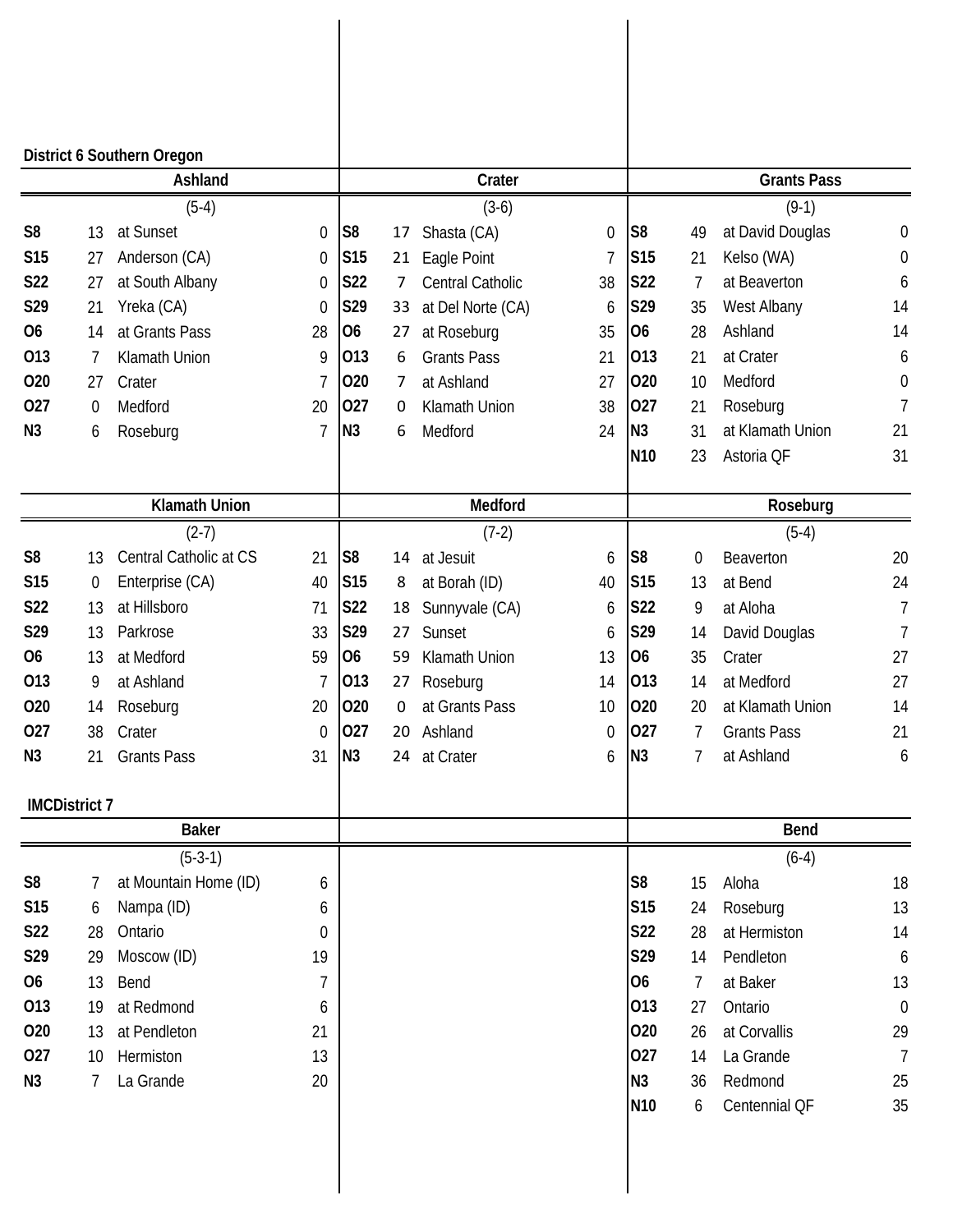|                          |                | Hermiston              |                  |                 |             | La Grande              |    |                 |                | Ontario                |                |
|--------------------------|----------------|------------------------|------------------|-----------------|-------------|------------------------|----|-----------------|----------------|------------------------|----------------|
|                          |                | $(3-6)$                |                  |                 |             | $(5-4)$                |    |                 |                | $(2-6-1)$              |                |
| S <sub>8</sub>           | 0              | at Wapato (WA)         | 19               | S <sub>8</sub>  | 33          | McLoughlin             | 0  | S <sub>8</sub>  | 29             | at Nyssa               | 12             |
| <b>S15</b>               | 20             | Prosser (WA)           | 28               | S <sub>15</sub> | 0           | at Sunnyside (WA)      | 42 | <b>S15</b>      | 0              | <b>Bishop Kelly-ID</b> | 19             |
| S22                      | 14             | Bend                   | 28               | S22             | 15          | Columbia River (WA)    | 26 | <b>S22</b>      | $\overline{0}$ | at Baker               | 28             |
| S29                      | 32             | at Redmond             | 12               | S29             | 15          | Ontario                | 12 | S29             | 12             | at La Grande           | 15             |
| 06                       | 14             | La Grande              | 28               | O <sub>6</sub>  | 28          | at Hermiston           | 14 | 06              | 21             | Redmond                | 6              |
| 013                      | 7              | at Lebanon             | 9                | 013             | $\mathbf 0$ | Pendleton              | 19 | 013             | 0              | at Bend                | 27             |
| 020                      | 27             | at Ontario             | 16               | 020             | 35          | at Redmond             | 6  | 020             | 16             | Hermiston              | 27             |
| 027                      | 13             | <b>Baker</b>           | 10               | 027             | 7           | Bend                   | 14 | 027             | 7              | Pendleton              | 27             |
| N <sub>3</sub>           | 13             | Pendleton              | 33               | N3              | 20          | at Baker               | 7  | N3              | 14             | at Vale                | 14             |
|                          |                | Pendleton              |                  |                 |             |                        |    |                 |                | Redmond                |                |
|                          |                | $(8-1)$                |                  |                 |             |                        |    |                 |                | $(2-7)$                |                |
| S <sub>8</sub>           | 28             | Caldwell (ID)          | 6                |                 |             |                        |    | S <sub>8</sub>  | 12             | Madras                 | 6              |
| <b>S15</b>               | 14             | at Walla Walla (WA)    | 7                |                 |             |                        |    | S <sub>15</sub> | 16             | Crook County           | $\overline{2}$ |
| S22                      | 32             | Redmond                | 6                |                 |             |                        |    | <b>S22</b>      | 6              | at Pendleton           | 32             |
| S29                      | 6              | at Bend                | 14               |                 |             |                        |    | S29             | 12             | Hermiston              | 32             |
| 06                       | 39             | Moses Lake (WA)        | 14               |                 |             |                        |    | O <sub>6</sub>  | 6              | at Ontario             | 21             |
| 013                      | 19             | at La Grande           | $\boldsymbol{0}$ |                 |             |                        |    | 013             | 6              | <b>Baker</b>           | 19             |
| 020                      | 21             | <b>Baker</b>           | 13               |                 |             |                        |    | 020             | 6              | La Grande              | 35             |
| 027                      | 27             | Ontario                | 7                |                 |             |                        |    | 027             | 19             | <b>Crescent Valley</b> | 38             |
| N <sub>3</sub>           | 33             | at Hermiston           | 13               |                 |             |                        |    | N <sub>3</sub>  | 15             | at Bend                | 36             |
| <b>District 8 Valley</b> |                |                        |                  |                 |             |                        |    |                 |                |                        |                |
|                          |                | Corvallis              |                  |                 |             | <b>Crescent Valley</b> |    |                 |                | Lebanon                |                |
|                          |                | $(7-2-1)$              |                  |                 |             | $(7-2)$                |    |                 |                | $(3-6)$                |                |
| S <sub>8</sub>           | 21             | West Albany            | 21               | S <sub>8</sub>  | 20          | atSouth Albany         | 0  | S <sub>8</sub>  | 18             | at South Salem         | 6              |
| <b>S15</b>               | 36             | at Lebanon             | $\boldsymbol{0}$ | S15             | 35          | South Salem            | 7  | <b>S15</b>      | 0              | Corvallis              | 36             |
| S22                      | 14             | <b>Crescent Valley</b> | 13               | S22             | 13          | at Corvallis           | 14 | <b>S22</b>      | 6              | at Sprague             | 13             |
| S29                      | $\overline{7}$ | at North Salem         | 28               | S29             | 21          | Sprague                | 20 | S29             | 17             | McNary                 | 35             |
| <b>O6</b>                | 28             | South Albany           | $\boldsymbol{0}$ | 06              | 0           | at McNary              | 9  | 06              | 6              | at West Albany         | $\overline{7}$ |
| 013                      | 21             | at South Salem         | 14               | 013             | 31          | West Albany            | 14 | 013             | 9              | Hermiston              | $\overline{7}$ |
| 020                      | 29             | Bend                   | 26               | 020             | 35          | at Lebanon             | 7  | 020             | 7              | <b>Crescent Valley</b> | 35             |
| 027                      | 34             | Sprague                | 24               | 027             | 38          | Redmond                | 19 | 027             | 14             | North Salem            | 27             |
| N <sub>3</sub>           | 13             | at McNary              | 12               | N3              | 21          | North Salem            | 19 | N3              | 21             | South Albany           | 6              |
| N <sub>10</sub>          | 14             | Hillsboro QF           | 42               |                 |             |                        |    |                 |                |                        |                |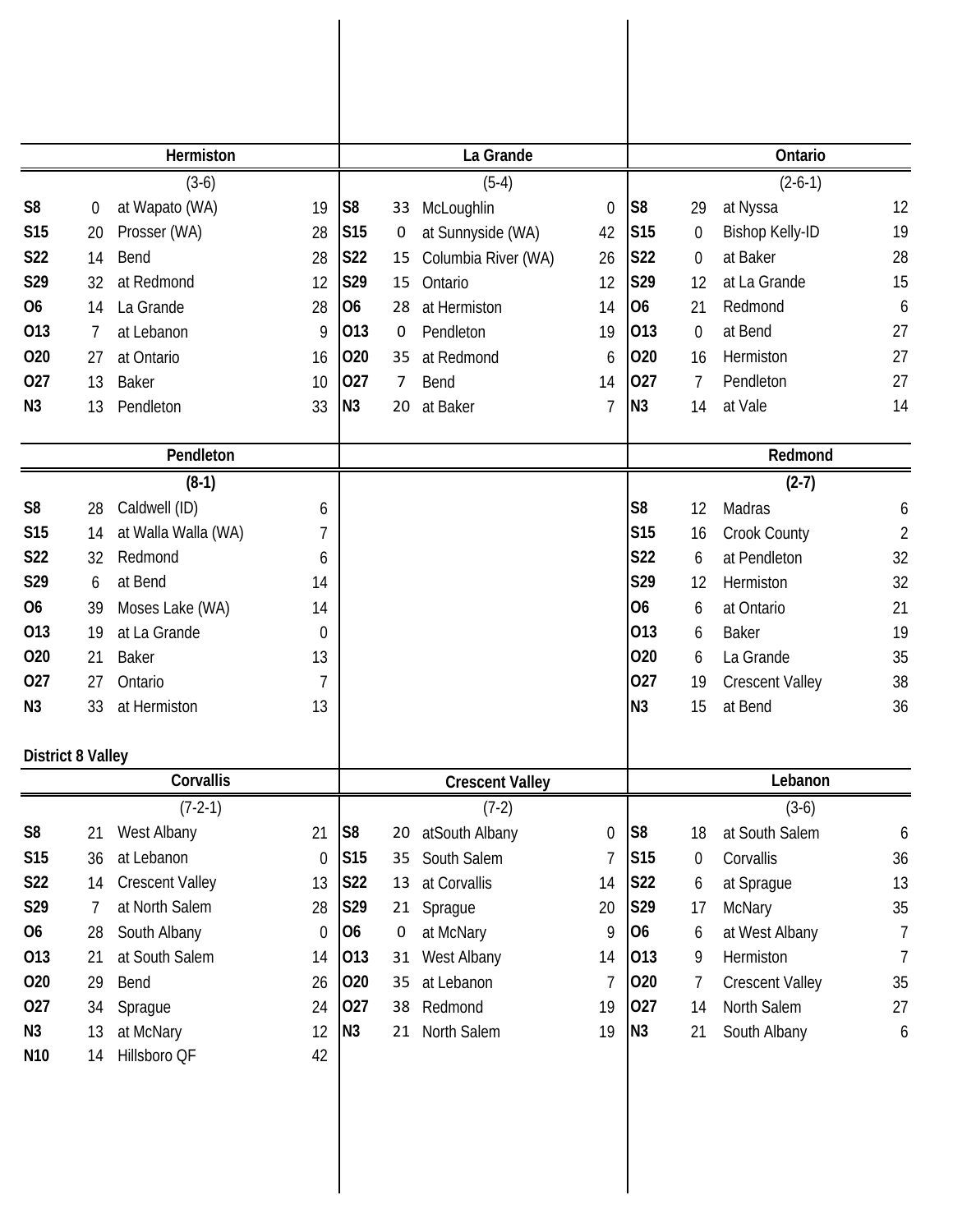|                |                | <b>McNary</b>                               |     |                |                 |    | North Salem         |          |                 |                  | South Albany           |                |
|----------------|----------------|---------------------------------------------|-----|----------------|-----------------|----|---------------------|----------|-----------------|------------------|------------------------|----------------|
|                |                | $(6-3)$                                     |     |                |                 |    | $(6-3)$             |          |                 |                  | $(1-8)$                |                |
| S <sub>8</sub> | 42             | at Sprague                                  |     | $\mathbf 0$    | S <sub>8</sub>  | 7  | at Parkrose         | 12       | S <sub>8</sub>  | 0                | <b>Crescent Valley</b> | 20             |
| <b>S15</b>     | 35             | Hudson's Bay (WA)                           |     | 26             | S <sub>15</sub> | 47 | South Albany        | $\theta$ | S <sub>15</sub> | 0                | at North Salem         | 47             |
| S22            | $\mathbf 0$    | West Albany                                 |     | 9              | <b>S22</b>      | 27 | at South Salem      | 6        | S22             | 0                | Ashland                | 27             |
| S29            | 35             | Lebanon                                     |     | 7              | S29             | 28 | Corvallis           | 7        | S29             | 21               | South Salem            | $\overline{1}$ |
| <b>O6</b>      | 9              | <b>Crescent Valley</b>                      |     | $\theta$       | O <sub>6</sub>  | 41 | at Sprague          | 26       | 06              | 0                | at Corvallis           | 28             |
| 013            | 17             | North Salem                                 |     | 20             | 013             | 20 | McNary              | 17       | 013             | 13               | Sprague                | 20             |
| 020            | 30             | South Albany                                |     | 0              | 020             | 6  | at West Albany      | 28       | 020             | 0                | at McNary              | 30             |
| 027            | 20             | South Salem                                 |     | $\overline{0}$ | 027             | 27 | Lebanon             | 14       | 027             | $\boldsymbol{0}$ | West Albany            | 21             |
| N <sub>3</sub> | 12             | Corvallis                                   |     | 13             | N <sub>3</sub>  | 19 | at Crescent Valley  | 21       | N <sub>3</sub>  | 6                | Lebanon                | 21             |
|                |                |                                             |     |                |                 |    |                     |          |                 |                  |                        |                |
|                |                | South Salem                                 |     |                |                 |    | <b>Sprague</b>      |          |                 |                  | <b>West Albany</b>     |                |
|                |                | $(0-8-1)$                                   |     |                |                 |    | $(3-5-1)$           |          |                 |                  | $(6-3-1)$              |                |
| S <sub>1</sub> | 14             | Sprague (nl)                                |     | 14             | S <sub>1</sub>  | 14 | at South Salem (nl) | 14       | S8              | 21               | at Corvallis           | 21             |
| S <sub>8</sub> | 6              | Lebanon                                     |     | 18             | S <sub>8</sub>  | 0  | <b>McNary</b>       | 42       | <b>S15</b>      | 23               | Sprague                | 15             |
| S15            | 6              | <b>Crescent Valley</b>                      |     | 18             | S <sub>15</sub> | 15 | at West Albany      | 23       | S22             | 9                | at McNary              | $\mathbf 0$    |
| <b>S22</b>     | $\overline{7}$ | North Salem                                 |     | 35             | <b>S22</b>      | 13 | Lebanon             | 6        | S29             | 14               | <b>Grants Pass</b>     | 35             |
| S29            | 6              | South Albany                                |     | 27             | S29             | 20 | at Crescent Valley  | 21       | O <sub>6</sub>  | 7                | Lebanon                | 6              |
| <b>O6</b>      | $\overline{1}$ |                                             |     | 21             | O <sub>6</sub>  | 17 | North Salem         | 20       | 013             | 14               | at Crescent Valley     | 31             |
| 013            | 14             | Corvallis                                   |     | 21             | 013             | 20 | at South Albany     | 13       | 020             | 28               | North Salem            | 6              |
| 020            | 6              | at Sprague                                  |     |                | 020             | 7  | South Salem         | 6        | 027             | 21               | South Albany           | 0              |
| 027            | 0              | McNary                                      |     | 20             | 027             | 24 | at Corvallis        | 34       | N <sub>3</sub>  | 12               | South Salem            | 0              |
| N3             | 0              | at West Albany                              |     | 12             | IN <sub>3</sub> |    |                     |          |                 |                  |                        |                |
|                |                |                                             |     |                |                 |    |                     |          |                 |                  |                        |                |
|                |                |                                             |     |                |                 |    |                     |          |                 |                  |                        |                |
|                |                | 1972 Class AA Football Schedules and Scores |     |                |                 |    |                     |          |                 |                  |                        |                |
| District 1     |                | Cowapa League                               |     |                |                 |    |                     |          |                 |                  |                        |                |
|                |                | Clatskanie                                  |     |                |                 |    | Neah-Kah-Nie        |          |                 |                  | Rainier                |                |
|                |                | $(5-3-1)$                                   |     |                |                 |    | $(2-6-1)$           |          |                 |                  | $(3-4-2)$              |                |
| S <sub>8</sub> | 13             | at Banks                                    |     | 12             | S <sub>8</sub>  | 8  | Newport             | 12       | S8              | 20               | Kalama (WA)            | 6              |
| S15            | 6              | at Yamhill-Carlton                          |     | 13             | S <sub>15</sub> | 12 | at Taft             | 7        | S <sub>15</sub> | $\Omega$         | Castle Rock (WA)       | 6              |
| S22            | 6              | Scappoose                                   |     | 26             | <b>S22</b>      | 8  | Seaside             | 12       | <b>S22</b>      | 6                | at Washougal (WA)      | 6              |
| S29            | 22             | Neah-Kah-Nie                                |     | 14             | S29             | 14 | at Clatskanie       | 22       | S29             | 6                | at Richland (WA)       | $\mathbf 0$    |
| 06             | 19             | at Seaside                                  |     | 30             | 06              | 0  | Scappoose           | 32       | O <sub>6</sub>  | 20               | Tillamook              | 14             |
| 012            | 38             | Rainier                                     |     | 6              | 012             | 7  | at Tillamook        | 14       | 012             | 6                | at Clatskanie          | 38             |
| 020            | 19             | Tillamook                                   | (fc | 19             | 020             | 28 | LaSalle             | 6        | 020             | 14               | Scappoose              | 20             |
| 027            | 31             | Taft                                        |     | 8              | 027             | 0  | Rainier             | 0        | 027             | $\Omega$         | at Neah-Kah-Nie        | $\mathbf 0$    |
| N <sub>3</sub> | 21             | Ilwaco (WA)                                 |     | 16             | N <sub>3</sub>  | 6  | at Stayton          | 24       | N <sub>3</sub>  | 20               | Seaside                | 35             |
|                |                |                                             |     |                |                 |    |                     |          |                 |                  |                        |                |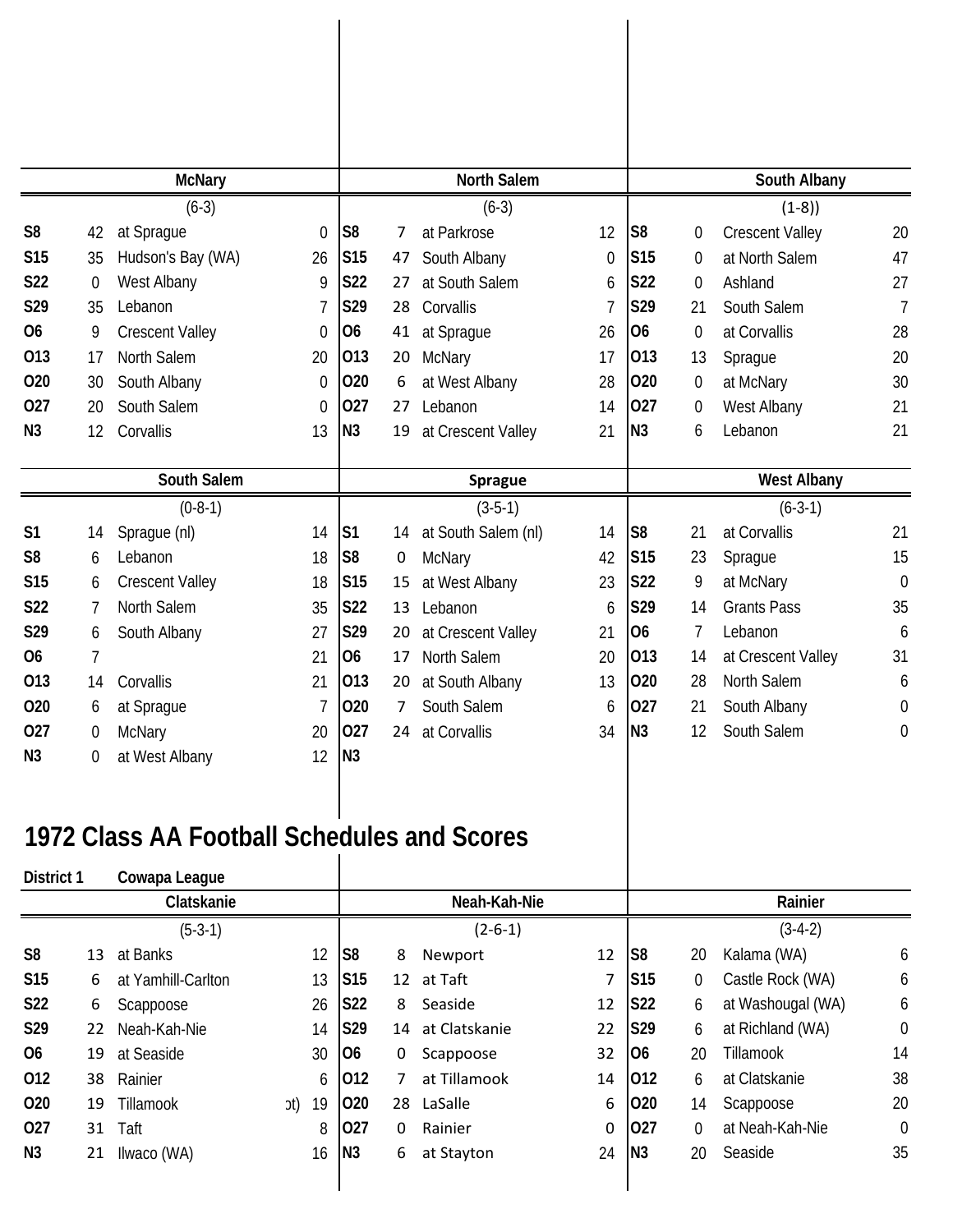|                 |                  | Scappoose                    |         |                 |                 | Seaside          |    |                 |                   | Tillamook                   |                       |
|-----------------|------------------|------------------------------|---------|-----------------|-----------------|------------------|----|-----------------|-------------------|-----------------------------|-----------------------|
|                 |                  | $(9-3)$                      |         |                 |                 | $(6-3)$          |    |                 |                   | $(3-6)$                     |                       |
| S <sub>8</sub>  | 33               | Washougal (WA)               | 20      | S <sub>8</sub>  | 20              | at Central Linn  | 14 | S <sub>8</sub>  | 26                | at Stevenson (WA)           | 13                    |
| <b>S15</b>      | 33               | at Sherwood                  | 20      | S <sub>15</sub> | 14              | at Gladstone     | 63 | S <sub>15</sub> | 14                | Willamina                   | 26                    |
| S22             | 26               | at Clatskanie                | 6       | S22             | 12              | at Neah-Kah-Nie  | 8  | <b>S22</b>      | 20                | Carson-Graham (BC)          | 12                    |
| S29             | 37               | Seaside                      | 20      | S29             | 20              | at Scappoose     | 37 | S29             | 38                | at Toledo                   | 19                    |
| 06              | 32               | at Neah-Kah-Nie              | 0       | 06              | 30              | Clatskanie       | 19 | <b>O6</b>       | 14                | at Rainier                  | 20                    |
| 012             | 20               | Cascade                      | 41      | 013             | 42              | Toledo           | 14 | 012             | 14                | Neah-Kah-Nie                | $\overline{7}$        |
| 020             | 20               | Rainier                      | 14      | 020             | 8               | Woodburn         | 14 | 020             | 19                | Clatskanie                  | 19                    |
| 027             | 16               | Cathlamet (WA)               | 20      | 027             | 14              | Tillamook        | 0  | 027             | 0                 | Seaside                     | 14                    |
| N3              | 24               | Tillamook                    | 14      | N <sub>3</sub>  | 35              | at Rainier       | 20 | N <sub>3</sub>  | 14                | at Scappoose                | 24                    |
| N <sub>10</sub> | 14               | Banks QF                     | 8       |                 |                 |                  |    |                 |                   |                             |                       |
| N <sub>18</sub> | 22               | Myrtle Point SF              | 6       |                 |                 |                  |    |                 |                   |                             |                       |
| N <sub>25</sub> | 8                | Gladstone F                  | 20      |                 |                 |                  |    |                 |                   |                             |                       |
|                 |                  |                              |         |                 |                 |                  |    |                 |                   |                             |                       |
| District 2      |                  | Yamawa League                |         |                 |                 |                  |    |                 |                   |                             |                       |
|                 |                  | Amity                        |         |                 |                 | <b>Banks</b>     |    |                 |                   | Dayton                      |                       |
|                 |                  | $(1-8)$                      |         |                 |                 | $(6-4)$          |    |                 |                   | $(7-2)$                     |                       |
| S <sub>8</sub>  | $\overline{0}$   | at Philomath                 | 26      | S <sub>8</sub>  | 12 <sub>2</sub> | Clatskanie       | 13 | S8              | 7                 | at Salem Academy            | 0                     |
| S15             | 12               | Knappa                       | 7       | S <sub>15</sub> | 12              | at Pleasant Hill | 14 | S15             | 34                | Woodburn                    | 14                    |
| S22             | 0                | Sheridan                     | 40      | <b>S22</b>      |                 | 28 at sherwood   | 8  | S22             | 6                 | at Willamina                | $\mathbf 0$           |
| S29             | 0                | Yamhill-Carlton              | 33      | S29             | 8               | Willamina        | 14 | S29             | 34                | Sherwood                    | 6                     |
| 06              | 6                | at Nestucca                  | 57      | 06              | 16              | Sheridan         | 8  | 06              | 47                | at Yamhill-Carlton          | 14                    |
| 013             | 0                | Sherwood                     | 28      | 012             | 30              | at Dayton        | 14 | 012             | 14                | <b>Banks</b>                | 30                    |
| 020             | 8                | Dayton                       | 40      | 020             | 33              | Yamhill-Carlton  | 7  | 020             | 40                | at Amity                    | 8                     |
| 027             | $\boldsymbol{0}$ |                              | 43      | 027             |                 | 22 at Nestucca   | 0  | 027             | 12                | Sheridan                    | 14                    |
| N3              | 8                | at Banks                     | 50      | N3              |                 | 50 Amity         | 8  | N3              | 35                | Nestucca                    | 20                    |
|                 |                  |                              |         | N <sub>10</sub> | 8               | Scappoose QF     | 14 |                 |                   |                             |                       |
|                 |                  | Nestucca                     |         |                 |                 |                  |    |                 |                   | Sheridan                    |                       |
|                 |                  | $(6-3)$                      |         |                 |                 |                  |    |                 |                   | $(7-2)$                     |                       |
| S <sub>8</sub>  | 0                | <b>Burns</b>                 | 27      |                 |                 |                  |    | S <sub>8</sub>  | 14                | at Toledo                   | 13                    |
| <b>S15</b>      | 38               | at North Marion              | 6       |                 |                 |                  |    | S <sub>15</sub> | 8                 | Salem Academy               | $\boldsymbol{0}$      |
| S22             | 12               | Yamhill-Carlton              | 7       |                 |                 |                  |    | S22             | 40                | at Amity                    | $\boldsymbol{0}$      |
| S29             | 7                | at Sheridan                  | 31      |                 |                 |                  |    | S29             | 31                | Nestucca                    | 7                     |
| 06              | 57               | Amity                        | 6       |                 |                 |                  |    | <b>O6</b>       | 8                 | at Banks                    | 16                    |
| 012<br>020      | 24<br>9          | aty Willamina<br>at Sheridan | 22<br>0 |                 |                 |                  |    | 012<br>020      | 18<br>$\mathbf 0$ | Yamhill-Carlton<br>Nestucca | $\boldsymbol{0}$<br>9 |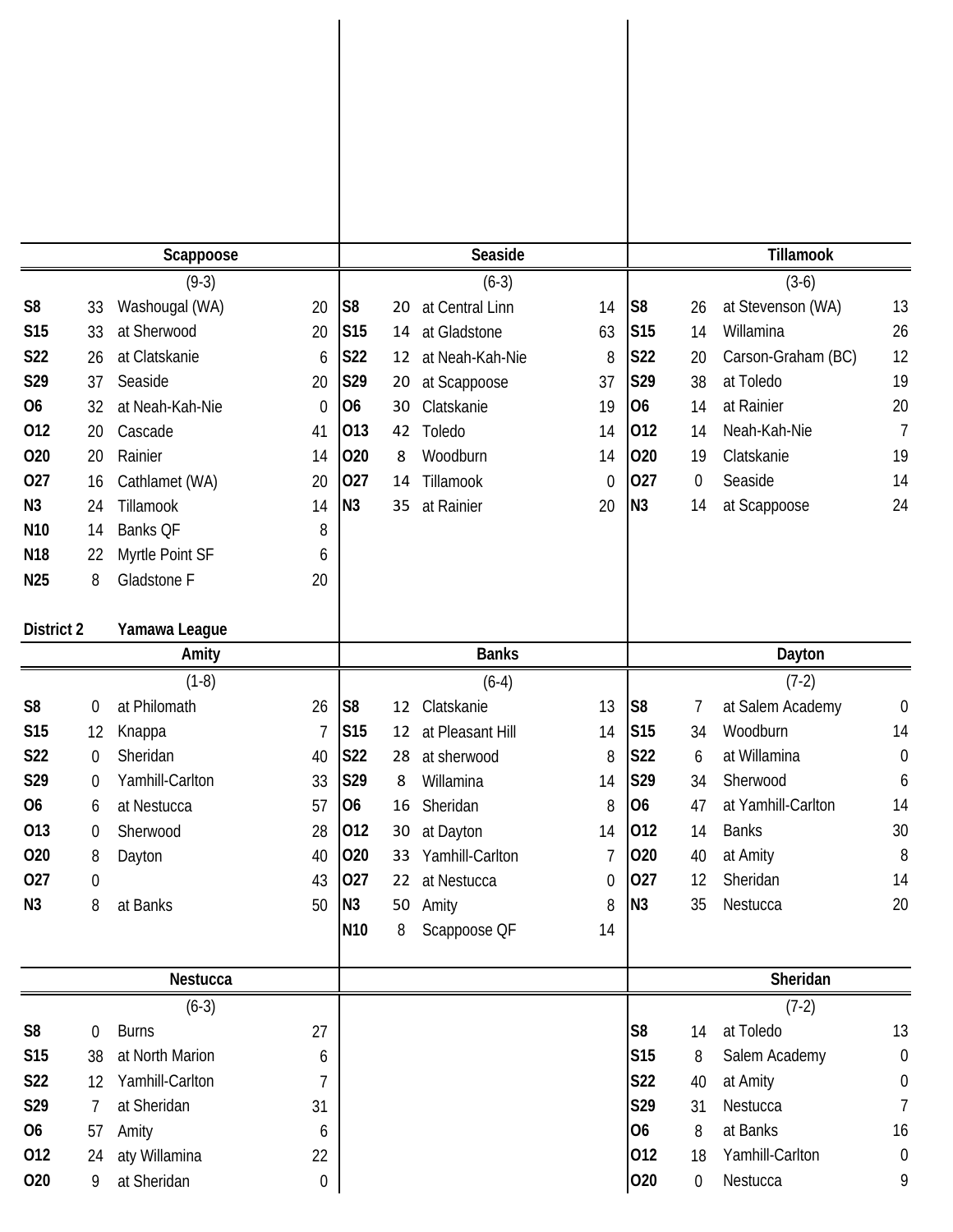| 027<br>N <sub>3</sub> | 0<br>20                | at Banks<br>at Dayton           | 22<br>35               |                 |                 |                             |        | 027<br>N <sub>3</sub> | 14<br>30 | at Dayton<br>Sherwood   | $\theta$<br>14   |
|-----------------------|------------------------|---------------------------------|------------------------|-----------------|-----------------|-----------------------------|--------|-----------------------|----------|-------------------------|------------------|
|                       |                        |                                 |                        |                 |                 |                             |        |                       |          |                         |                  |
|                       |                        |                                 |                        |                 |                 |                             |        |                       |          |                         |                  |
|                       |                        |                                 |                        |                 |                 |                             |        |                       |          |                         |                  |
|                       |                        | Sherwood                        |                        |                 |                 | Willamina                   |        |                       |          | Yamhill-Carlton         |                  |
|                       |                        | $(2-7)$                         |                        |                 |                 | $(6-3)$                     |        |                       |          | $(2-7)$                 |                  |
| S <sub>8</sub>        | 6                      | at Woodburn                     | 34                     | S <sub>8</sub>  | 6               | Coquille                    | 14     | S <sub>1</sub>        | 6        | Central Linn            | 14               |
| <b>S15</b>            | 20                     | Scappoose                       | 33                     | S <sub>15</sub> | 22              | at Tillamook                | 14     | S <sub>8</sub>        |          |                         |                  |
| <b>S22</b>            | 8                      | <b>Banks</b>                    | 28                     | <b>S22</b>      | 0               | Dayton                      | 6      | <b>S15</b>            | 13       | Clatskanie              | 6                |
| S29                   | 6                      | at Dayton                       | 34                     | S29             | 14              | at Banks                    | 8      | S22                   | 7        | Nestucca                | 12               |
| 06                    | 0                      | Willamina                       | 38                     | <b>O6</b>       | 38              | at Sherwood                 | 0      | S29                   | 33       | at Amity                | $\theta$         |
| 012                   | 28                     | at Amity                        | $\boldsymbol{0}$       | 012<br>020      | 22              | Nestucca                    | 24     | O <sub>6</sub><br>012 | 14       | Dayton                  | 47<br>18         |
| 020<br>027            | $\boldsymbol{0}$<br>14 | Nestucca<br>at Yamhill-Carlton  | 9<br>7                 | 027             | 43              | 42 at Sheridan              | 8<br>0 | 020                   | 0<br>7   | at Sheridan<br>at Banks | 33               |
| N <sub>3</sub>        | 14                     | at Sheridan                     | 30                     | N <sub>3</sub>  | 40              | Amity<br>at Yamhill-Carlton | 20     | 027                   | 7        | Sherwood                | 14               |
|                       |                        |                                 |                        |                 |                 |                             |        | N <sub>3</sub>        | 20       | Willamina               | 40               |
| District 3            |                        | <b>Coast League</b>             |                        |                 |                 |                             |        |                       |          |                         |                  |
|                       |                        |                                 |                        |                 |                 |                             |        |                       |          |                         |                  |
|                       |                        | Newport                         |                        |                 |                 | Reedsport                   |        |                       |          | <b>Siuslaw</b>          |                  |
|                       |                        | $(3-6)$                         |                        |                 |                 | $(6-3)$                     |        |                       |          | $(6-3-1)$               |                  |
| S <sub>8</sub>        | 12                     | at Neah-Kah-Nie                 | 8                      | S <sub>8</sub>  |                 | 14 at Bandon                | 12     | S <sub>8</sub>        | 7        | Myrtle Point            | 41               |
| S15                   | 43                     | Junction City                   | 30                     | <b>S15</b>      | 0               | at Myrtle Point             | 39     | <b>S15</b>            | 42       | at Elmira               | 28               |
| S22                   | 7                      | Myrtle Point                    | 58                     | <b>S22</b>      | 0               | Coquille                    | 13     | <b>S22</b>            | 13       | at Gold Beach           | 14               |
| S29                   | 13                     | at Coquille                     | 54                     | S29             | 15              | at Gold Beach               | 13     | S29                   | 28       | Bandon                  | 6                |
| 06                    | 7                      | Gold Beach                      | 20                     | 06              | 27              | Taft                        | 12     | 06                    | 52       | Toledo                  | 24               |
| 012                   | 7                      | at Reedsport                    | 9                      | 012             | 9               | Newport                     | 7      | 012                   | 32       | at Taft                 | $\boldsymbol{0}$ |
| 020                   | 20                     | Siuslaw                         | 39                     | 020             | 14              | Brookings-Harbor            | 0      | 020                   | 39       | Newport                 | 20               |
| 027                   | 34                     | Toledo                          | 0                      | 027             | 30 <sub>o</sub> | Siuslaw                     | 36     | 027                   | 36       | at Reedsport            | 30               |
| N3                    | 6                      | at Taft                         | 7                      | N3              | 23              | at Toledo                   | 0      | N3                    | 0        | at Coquille             | $\boldsymbol{0}$ |
|                       |                        |                                 |                        |                 |                 |                             |        | N <sub>10</sub>       | 0        | Myrtle Point QF         | 14               |
|                       |                        |                                 |                        |                 |                 |                             |        |                       |          |                         |                  |
|                       |                        | Taft                            |                        |                 |                 |                             |        |                       |          | <b>Toledo</b>           |                  |
|                       |                        | $(4-5)$                         |                        |                 |                 |                             |        | S <sub>8</sub>        |          | $(1-8)$                 |                  |
| S <sub>8</sub><br>S15 | 31<br>7                | Jefferson (win)<br>Neah-Kah-Nie | $\boldsymbol{0}$<br>12 |                 |                 |                             |        | S15                   | 13<br>6  | Sheridan<br>Philomath   | 14<br>$20\,$     |
| S22                   | 27                     | Gervais                         | $\boldsymbol{0}$       |                 |                 |                             |        | S23                   | 0        | at Bandon               | 20               |
| S29                   | 31                     | at Regis                        | 16                     |                 |                 |                             |        | S29                   | 19       | Tillamook               | 38               |
| <b>O6</b>             | 12                     | at Reedsport                    | 27                     |                 |                 |                             |        | <b>O6</b>             | 24       | at Siuslaw              | 52               |
| 012                   | $\boldsymbol{0}$       | Siuslaw                         | 32                     |                 |                 |                             |        | 013                   | 14       | at Seaside              | 42               |
| 020<br>027            | 13                     | Toledo                          | 22                     |                 |                 |                             |        | 020<br>027            | 22       | Taft<br>at Newport      | 13<br>34         |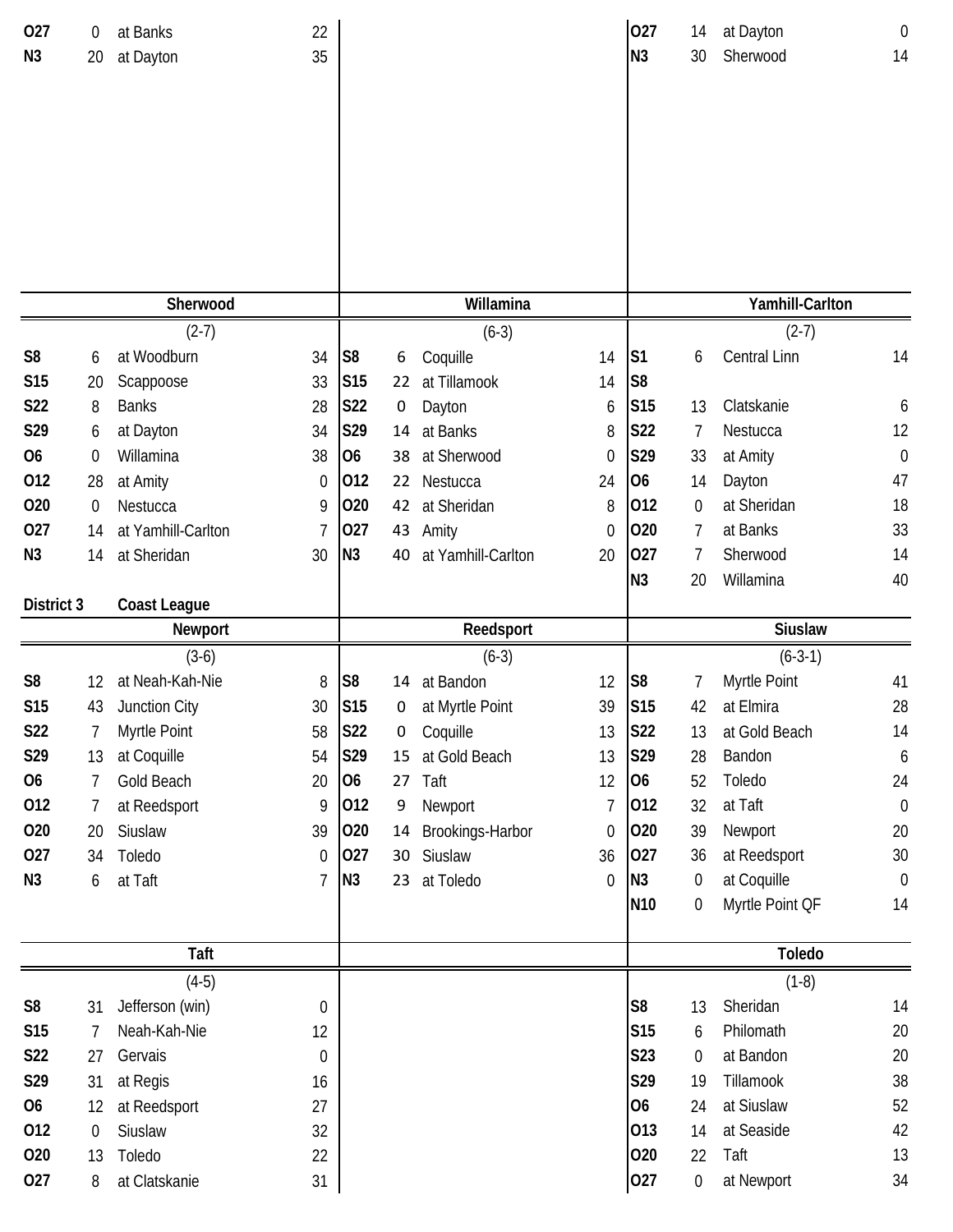| N <sub>3</sub>  | 7                | Newport               | 6                |                 |           |                         |    | N <sub>3</sub>                     | 0       | Reedsport                         | 23                     |
|-----------------|------------------|-----------------------|------------------|-----------------|-----------|-------------------------|----|------------------------------------|---------|-----------------------------------|------------------------|
|                 |                  |                       |                  |                 |           |                         |    |                                    |         |                                   |                        |
|                 |                  |                       |                  |                 |           |                         |    |                                    |         |                                   |                        |
|                 |                  |                       |                  |                 |           |                         |    |                                    |         |                                   |                        |
|                 |                  |                       |                  |                 |           |                         |    |                                    |         |                                   |                        |
|                 |                  |                       |                  |                 |           |                         |    |                                    |         |                                   |                        |
|                 |                  |                       |                  |                 |           |                         |    |                                    |         |                                   |                        |
|                 |                  |                       |                  |                 |           |                         |    |                                    |         |                                   |                        |
|                 |                  |                       |                  |                 |           |                         |    |                                    |         |                                   |                        |
|                 |                  |                       |                  |                 |           |                         |    |                                    |         |                                   |                        |
| :t 4 Sunset Six |                  | Bandon                |                  |                 |           | <b>Brookings-Harbor</b> |    |                                    |         | Coquille                          |                        |
|                 |                  | $(2-7)$               |                  |                 |           | $(2-7)$                 |    |                                    |         | $(6-2-1)$                         |                        |
| S <sub>8</sub>  | 12               | Reedsport             | 14               | S <sub>8</sub>  | 8         | Phoenix                 | 26 | S <sub>8</sub>                     | 14      | at Willamina                      | 6                      |
| <b>S15</b>      | 12               | at Marist             | 14               | S16             | 0         | at St. Bernard's (CA)   | 13 | S15                                | 18      | South Umpqua                      | 26                     |
| S22             | 20               | Toledo                | $\mathbf 0$      | S23             | 0         | at St. Mary's           | 22 | <b>S22</b>                         | 13      | at Reedsport                      | $\boldsymbol{0}$       |
| S29             | 6                | at Siuslaw            | 28               | S29             | 23        | Riddle                  | 8  | S29                                | 54      | Newport                           | 13                     |
| O <sub>6</sub>  | 12               | at Myrtle Point       | 47               | <b>O6</b>       | 0         | at Coquille             | 27 | <b>O6</b>                          | 27      | Brookings-Harbor                  | $\boldsymbol{0}$       |
| 012             | 7                | at Brookings-Harbor   | 12               | 012             | 12        | Bandon                  | 7  | 012                                | 29      | at Gold Beach                     | 0                      |
| 020             | $\boldsymbol{0}$ | Coquille              | 42               | 020             | 0         | Reedsport               | 14 | 020                                | 42      | Bandon                            | $\boldsymbol{0}$       |
| 028             | 43               | La Salle              | $\mathbf{0}$     | 027             | 6         | at Gold Beach           | 20 | 027                                | 7       | Myrtle Point                      | 26                     |
| N <sub>3</sub>  | $\boldsymbol{0}$ | Gold Beach            | 22               | N <sub>3</sub>  | 0         | Myrtle Point            | 42 | N <sub>3</sub>                     | 0       | Siuslaw                           | $\boldsymbol{0}$       |
|                 |                  | <b>Gold Beach</b>     |                  |                 |           |                         |    |                                    |         | <b>Myrtle Point</b>               |                        |
|                 |                  | $(6-3)$               |                  |                 |           |                         |    |                                    |         | $(10-1)$                          |                        |
| S <sub>8</sub>  | 18               | Pacific               | 8                |                 |           |                         |    | S <sub>8</sub>                     | 41      | at Siuslaw                        | 7                      |
| <b>S15</b>      | 12               | at Douglas            | 6                |                 |           |                         |    | S <sub>15</sub>                    | 39      | Reedsport                         | 0                      |
| S22             | 14               | Siuslaw               | 13               |                 |           |                         |    | S22                                | 58      | at Newport                        | 7                      |
| S29             | 13               | Reedsport             | 15               |                 |           |                         |    | S29                                | 14      | North Marion                      | 6                      |
| 06              | 20               | at Newport            | $\overline{7}$   |                 |           |                         |    | 06                                 | 47      | Bandon                            | 12                     |
| 013             | $\boldsymbol{0}$ | Coquille              | 29               |                 |           |                         |    | 013                                | 40      | at Madras                         | $\boldsymbol{0}$       |
| 020             | 13               | Myrtle Point          | 34               |                 |           |                         |    | 020                                | 34      | <b>Gold Beach</b>                 | 13                     |
| 027             | 20               | Brookings-Harbor      | 6                |                 |           |                         |    | 027                                | 26      | at Coquille                       | 7                      |
| N <sub>3</sub>  | 22               | at Bandon             | $\boldsymbol{0}$ |                 |           |                         |    | N3                                 | 42      | at Brookings-Harbor<br>Siuslaw QF | 0                      |
|                 |                  |                       |                  |                 |           |                         |    | N <sub>10</sub><br>N <sub>18</sub> | 14<br>6 | Scappoose SF                      | $\boldsymbol{0}$<br>22 |
|                 |                  |                       |                  |                 |           |                         |    |                                    |         |                                   |                        |
| District 5      |                  | <b>Emerald League</b> |                  |                 |           |                         |    |                                    |         |                                   |                        |
|                 |                  | <b>Central Linn</b>   |                  |                 |           | Creswell                |    |                                    |         | Elmira                            |                        |
|                 |                  | $(3-4-2)$             |                  |                 |           | $(0-9)$                 |    |                                    |         | $(4-5)$                           |                        |
| S <sub>1</sub>  | 14               | Yamhill-Carlton       | 6                | S <sub>8</sub>  | $\pmb{0}$ | Glide                   | 18 | S <sub>8</sub>                     | 15      | at Sutherlin                      | 14                     |
| S <sub>8</sub>  | 14               | Seaside               | 20               | S <sub>15</sub> | 14        | at Scio                 | 64 | S <sub>15</sub>                    | 28      | Siuslaw                           | 42                     |
| <b>S15</b>      |                  |                       |                  | <b>S22</b>      | 14        | at Junction City        | 53 | <b>S22</b>                         | 6       | at Philomath                      | 12                     |
|                 |                  |                       |                  |                 |           |                         |    |                                    |         |                                   |                        |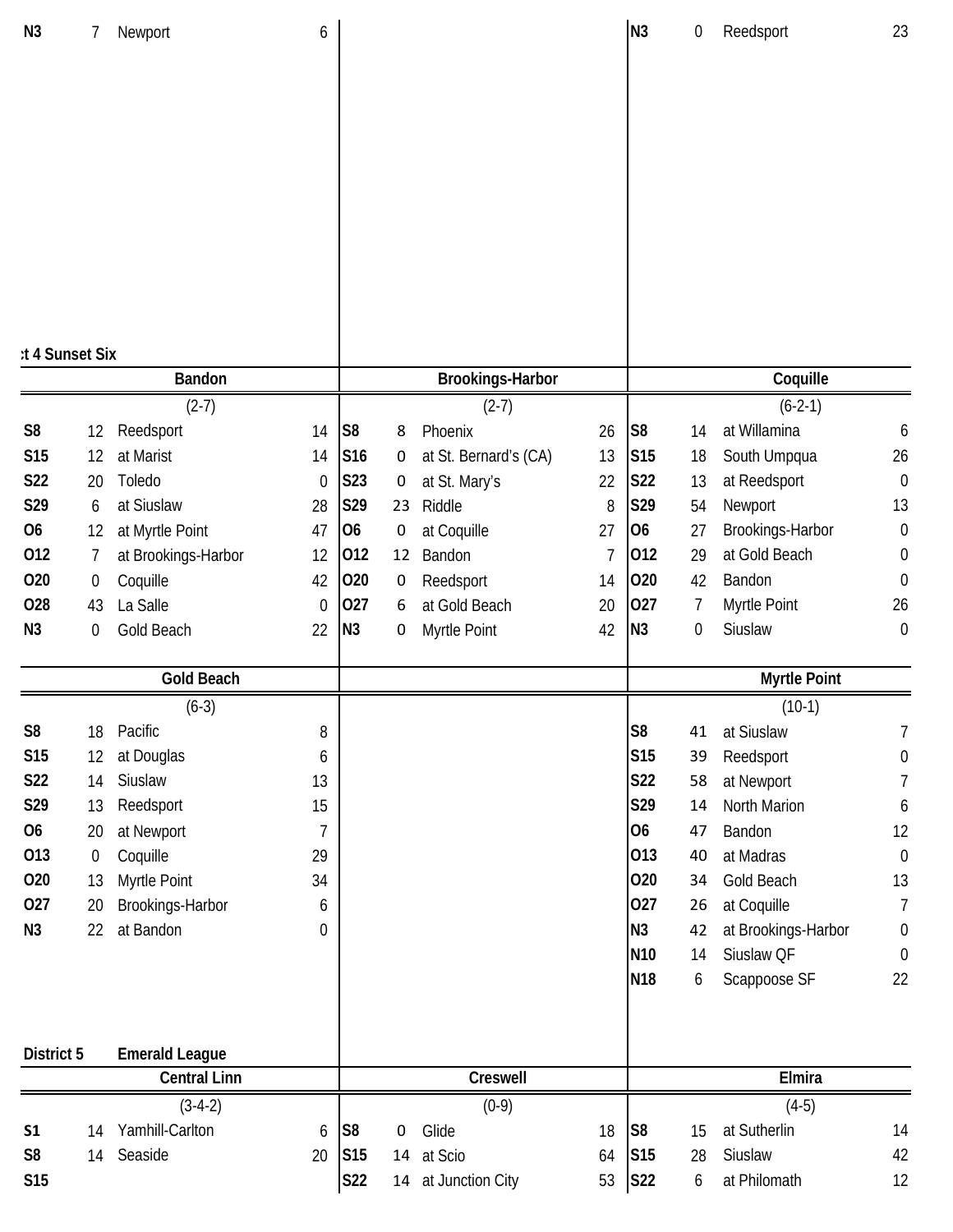| S22<br>S29<br><b>O5</b><br>012<br>020<br>027<br>N3 | 6<br>21<br>6<br>6<br>$\boldsymbol{0}$<br>22<br>0 | Marist<br>at Creswell<br>at Oakridge<br>Philomath<br>Junction City<br>Elmira<br>at Pleasant Hill | 18<br>6<br>16<br>6<br>24<br>18<br>$\mathbf 0$ | S29<br>O <sub>5</sub><br>012<br>020<br>027<br>N3 | 6<br>0<br>6<br>0<br>6<br>0 | Central Linn<br>Elmira<br>at Oakridge<br>Pleasant Hill<br>at Philomath<br>Marist | 21<br>27<br>25<br>24<br>55<br>38 | S29<br>05<br>012<br>020<br>027<br>N3 | 0<br>27<br>7<br>7<br>18<br>10 | Junction City<br>Creswell<br>at Pleasant Hill<br>Marist<br>at Central Linn<br>Oakridge | 32<br>$\boldsymbol{0}$<br>6<br>21<br>22<br>6 |
|----------------------------------------------------|--------------------------------------------------|--------------------------------------------------------------------------------------------------|-----------------------------------------------|--------------------------------------------------|----------------------------|----------------------------------------------------------------------------------|----------------------------------|--------------------------------------|-------------------------------|----------------------------------------------------------------------------------------|----------------------------------------------|
|                                                    |                                                  | <b>Junction City</b>                                                                             |                                               |                                                  |                            |                                                                                  |                                  |                                      |                               | <b>Marist</b>                                                                          |                                              |
|                                                    |                                                  | $(4-5)$                                                                                          |                                               |                                                  |                            |                                                                                  |                                  |                                      |                               | $(5-4)$                                                                                |                                              |
| S <sub>8</sub><br>S <sub>15</sub>                  | 12                                               | at Gladstone<br>at Newport                                                                       | 41<br>43                                      |                                                  |                            |                                                                                  |                                  | S <sub>8</sub><br><b>S15</b>         | $\boldsymbol{0}$<br>14        | Santiam<br>Bandon                                                                      | 18<br>12                                     |
| S22                                                | 30<br>53                                         | Creswell                                                                                         | 14                                            |                                                  |                            |                                                                                  |                                  | S22                                  | 18                            | at Central Linn                                                                        | 6                                            |
| S29                                                | 32                                               | at Elmira                                                                                        | 0                                             |                                                  |                            |                                                                                  |                                  | S29                                  | 39                            | Oakridge                                                                               | 6                                            |
| 05                                                 | 20                                               | Pleasant Hill                                                                                    | 8                                             |                                                  |                            |                                                                                  |                                  | 05                                   | 0                             | Philomath                                                                              | 6                                            |
| 012                                                | 12                                               | at Marist                                                                                        | 6                                             |                                                  |                            |                                                                                  |                                  | 012                                  | 6                             | Junction City                                                                          | 12                                           |
| 020                                                | $\boldsymbol{0}$                                 | <b>Central Linn</b>                                                                              | 16                                            |                                                  |                            |                                                                                  |                                  | 020                                  | 21                            | Elmira                                                                                 | $\overline{1}$                               |
| 027                                                | 6                                                | at Oakridge                                                                                      | 22                                            |                                                  |                            |                                                                                  |                                  | 027                                  | 20                            | Pleasant Hill                                                                          | 6                                            |
| N <sub>3</sub>                                     | 6                                                | Philomath                                                                                        | 15                                            |                                                  |                            |                                                                                  |                                  | N3                                   | 38                            | Creswell                                                                               | $\boldsymbol{0}$                             |
|                                                    |                                                  |                                                                                                  |                                               |                                                  |                            |                                                                                  |                                  |                                      |                               | at Creswell                                                                            |                                              |
|                                                    |                                                  | Oakridge                                                                                         |                                               |                                                  |                            | Philomath                                                                        |                                  |                                      |                               | <b>Pleasant Hill</b>                                                                   |                                              |
|                                                    |                                                  | $(4-5)$                                                                                          |                                               |                                                  |                            | $(7-1-1)$                                                                        |                                  |                                      |                               | $(4-4-1)$                                                                              |                                              |
| S <sub>8</sub>                                     | 7                                                | at Riddle                                                                                        | 20                                            | S <sub>8</sub>                                   |                            | 26 at Amity                                                                      | 0                                | S <sub>8</sub>                       | 6                             | Cascade                                                                                | $\boldsymbol{0}$                             |
| <b>S15</b>                                         | 10                                               | Sutherlin                                                                                        | 8                                             | S15                                              | 20                         | at Toledo                                                                        | 6                                | S <sub>15</sub>                      | 14                            | <b>Banks</b>                                                                           | 12                                           |
| <b>S22</b>                                         | 9                                                | Pleasant hill                                                                                    | $\mathbf 0$                                   | <b>S22</b>                                       | 12                         | Elmira                                                                           | 6                                | <b>S22</b>                           | $\overline{0}$                | at Oakridge                                                                            | $\overline{9}$                               |
| S29                                                | 6                                                | at Marist                                                                                        | 39                                            | S29                                              | 12                         | at Pleasant Hill                                                                 | 17                               | S29                                  | 17                            | Philomath                                                                              | 12                                           |
| 05                                                 | 16                                               | Creswell                                                                                         | 6                                             | O <sub>5</sub>                                   | 6                          | Marist                                                                           | $\theta$                         | 05                                   | 8                             | Junction City                                                                          | $20\,$                                       |
| 012                                                | 25                                               | Creswell                                                                                         | 6                                             | 012                                              | 6                          | at Central Linn                                                                  | 6                                | 012                                  | 6                             | Elmira                                                                                 | 7                                            |
| 020                                                | 6                                                | at Philomath                                                                                     | 16                                            | 020                                              | 16                         | Oakridge                                                                         | 6                                | 020                                  | 24                            | Creswell                                                                               | $\theta$                                     |
| 027                                                | 22                                               | Junction City                                                                                    | 6                                             | 027                                              | 55                         | Creswell                                                                         | 6                                | 027                                  | 6                             | at Marist                                                                              | 20                                           |
| N <sub>3</sub>                                     | 6                                                | at Elmira                                                                                        | 10                                            | N3                                               | 15                         | at Junction City                                                                 | 6                                | N3                                   | 0                             | Central Linn                                                                           | $\boldsymbol{0}$                             |
|                                                    |                                                  |                                                                                                  |                                               | N <sub>10</sub>                                  | 0                          | South Umpqua QF                                                                  | 39                               |                                      |                               |                                                                                        |                                              |
| District 6 Skyline                                 |                                                  | Douglas                                                                                          |                                               |                                                  |                            | <b>Eagle Point</b>                                                               |                                  |                                      |                               | Glide                                                                                  |                                              |
|                                                    |                                                  | $(2-6-1)$                                                                                        |                                               |                                                  |                            | $(5-4)$                                                                          |                                  |                                      |                               | $(1-8)$                                                                                |                                              |
| S <sub>8</sub>                                     | 0                                                | at Illinois Valley                                                                               | $\mathbf 0$                                   | S <sub>8</sub>                                   |                            | at St. Mary's                                                                    |                                  | S <sub>8</sub>                       | 18                            | at Creswell                                                                            | $\boldsymbol{0}$                             |
| <b>S15</b>                                         | 6                                                | Gold Beach                                                                                       | 12                                            | <b>S15</b>                                       |                            | at Crater                                                                        |                                  | <b>S15</b>                           | 7                             | at Riddle                                                                              | 20                                           |
| <b>S22</b>                                         | 6                                                | at Lakeview                                                                                      | $\overline{7}$                                | S22                                              |                            | 32 Henley                                                                        | $\mathbf 0$                      | <b>S22</b>                           | $\boldsymbol{0}$              | Phoenix                                                                                | 33                                           |
| S29                                                | 13                                               | at Sutherlin                                                                                     | 6                                             | S29                                              | 0                          | at South Umpqua                                                                  | 19                               | S29                                  | 0                             | at Lakeview                                                                            | 14                                           |
| 06                                                 | 12                                               | Phoenix                                                                                          | 40                                            | 06                                               | 32                         | Sutherlin                                                                        | 12                               | 06                                   | 6                             | Henley                                                                                 | 9                                            |
| 013                                                | 13                                               | at Glide                                                                                         | 0                                             | 013                                              | 6                          | at Lakeview                                                                      | $\overline{1}$                   | 013                                  | $\boldsymbol{0}$              | Douglas                                                                                | 13                                           |
|                                                    |                                                  |                                                                                                  |                                               |                                                  |                            |                                                                                  |                                  |                                      |                               |                                                                                        |                                              |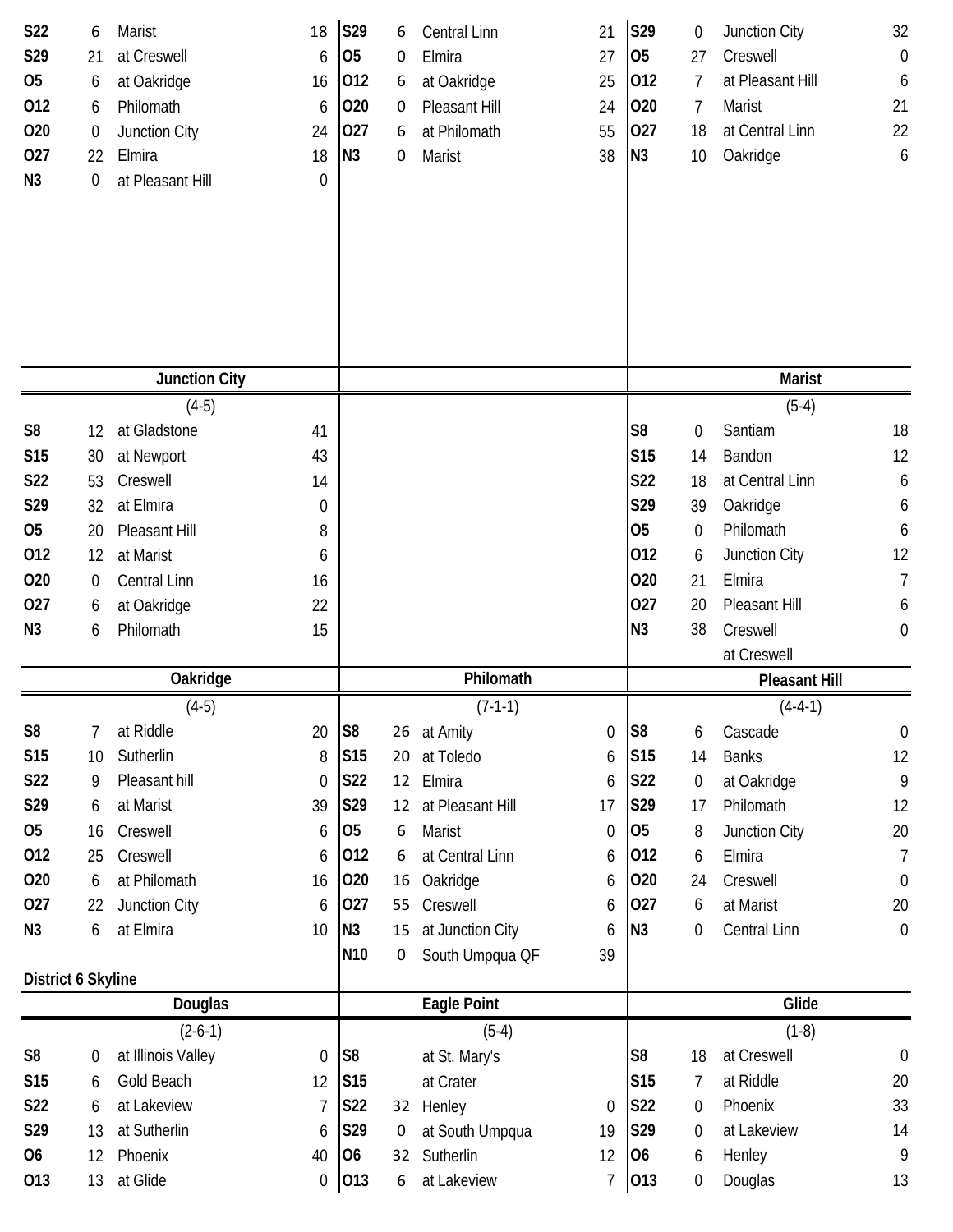| 020            | 14          | Henley                           | 19               | 020             | 27              | Phoenix             | 22               | 020             | 0                | South Umpqua             | 60                    |
|----------------|-------------|----------------------------------|------------------|-----------------|-----------------|---------------------|------------------|-----------------|------------------|--------------------------|-----------------------|
| 027            | 20          | at South Umpqua                  | 40               | 027             | 32              | Glide               | 6                | 027             | 6                | at Eagle Point           | 32                    |
| N3             | 6           | Eagle Point                      | 32               | N3              |                 | 32 at Douglas       | 6                | N3              | 0                | at Sutherlin             | 54                    |
|                |             |                                  |                  |                 |                 |                     |                  |                 |                  |                          |                       |
|                |             |                                  |                  |                 |                 |                     |                  |                 |                  |                          |                       |
|                |             |                                  |                  |                 |                 |                     |                  |                 |                  |                          |                       |
|                |             |                                  |                  |                 |                 |                     |                  |                 |                  |                          |                       |
|                |             |                                  |                  |                 |                 |                     |                  |                 |                  |                          |                       |
|                |             |                                  |                  |                 |                 |                     |                  |                 |                  |                          |                       |
|                |             |                                  |                  |                 |                 |                     |                  |                 |                  |                          |                       |
|                |             |                                  |                  |                 |                 |                     |                  |                 |                  |                          |                       |
|                |             |                                  |                  |                 |                 |                     |                  |                 |                  |                          |                       |
|                |             |                                  |                  |                 |                 |                     |                  |                 |                  |                          |                       |
|                |             |                                  |                  |                 |                 |                     |                  |                 |                  |                          |                       |
|                |             | Henley                           |                  |                 |                 |                     |                  |                 |                  | Lakeview                 |                       |
|                |             |                                  |                  |                 |                 |                     |                  |                 |                  |                          |                       |
| S <sub>8</sub> |             | $(4-5)$                          |                  |                 |                 |                     |                  | S <sub>8</sub>  |                  | $(6-3)$                  |                       |
|                | 12          | Crook Coutny                     | 14               |                 |                 |                     |                  | <b>S15</b>      | 14               | Modoc (CA)<br>at Burns   | 8                     |
| S15<br>S22     | 20          | at Modoc (CA)                    | 14               |                 |                 |                     |                  | S22             | $\overline{7}$   |                          | 22                    |
| S29            | 0           | at Eagle Point<br>Phoenix        | 32               |                 |                 |                     |                  | S29             | 7                | Douglas<br>Glide         | 6<br>$\boldsymbol{0}$ |
|                | $\mathbf 0$ |                                  | 58               |                 |                 |                     |                  | <b>O6</b>       | 14               |                          |                       |
| 06             | 9           | at Glide                         | 6                |                 |                 |                     |                  | 013             | 35               | at South Umpqua          | 22                    |
| 013            | 20          | Sutherlin                        | $\boldsymbol{0}$ |                 |                 |                     |                  | 020             | 7                | Eagle Point<br>Sutherlin | 6                     |
| 020            | 19          | Douglas                          | 14               |                 |                 |                     |                  |                 | 29               |                          | 34                    |
| 027            | 18          | at Lakeview                      | 33               |                 |                 |                     |                  | 027             | 33               | Henley                   | 18                    |
| N <sub>3</sub> | 6           | South Umpqua                     | 25               |                 |                 |                     |                  | N <sub>3</sub>  | 8                | at Phoenix               | 28                    |
|                |             | Phoenix                          |                  |                 |                 | South Umpqua        |                  |                 |                  | Sutherlin                |                       |
|                |             | $(7-2)$                          |                  |                 |                 | $(8-3)$             |                  |                 |                  | $(2-7)$                  |                       |
| S <sub>8</sub> | 26          | at Brookings-Harbor              | 8                | S <sub>8</sub>  | 13              | at Del Norte (CA)   | 24               | S <sub>8</sub>  | 14               | Elmira                   | 15                    |
| <b>S15</b>     | 20          | St. Mary's                       | 13               | <b>S15</b>      | 26              | at Coquille         | 8                | S <sub>15</sub> | 8                | at Oakridge              | 10                    |
| S22            | 33          | at Glide                         | $\mathbf 0$      | S22             | 37              | at Sutherlin        | 6                | <b>S22</b>      | 6                | South Umpqua             | 37                    |
| S29            | 58          | at Henley                        | $\mathbf 0$      | S29             | 19              | Eagle Point         | $\boldsymbol{0}$ | S29             | 6                | Douglas                  | 13                    |
| <b>O6</b>      | 40          | at Douglas                       | 12               | <b>O6</b>       | 22              | Lakeview            | 35               | <b>O6</b>       | 12               | at Eagle Point           | 32                    |
| 013            | 8           | South Umpqua                     | 12               | 013             | 12              | at Phoenix          | 8                | 013             | $\boldsymbol{0}$ | at Henley                | 20                    |
| 020            | 22          | Eagle Point                      | 27               | 020             | 60              | Glide               | $\boldsymbol{0}$ | 020             | 34               | Lakeview                 | 29                    |
| 027            | 30          | Sutherlin                        | 6                | 027             | 40              | Douglas             | 20               | 027             | 6                | at Phoenix               | 30                    |
| N <sub>3</sub> | 28          | Lakeview                         | 8                | N <sub>3</sub>  | 25              | at Henley           | 6                | N <sub>3</sub>  | 54               | Glide                    | $\mathbf 0$           |
|                |             |                                  |                  | N <sub>10</sub> | 39              | Philomath QF        | $\boldsymbol{0}$ |                 |                  |                          |                       |
|                |             |                                  |                  | <b>N17</b>      | 6               | Gladstone SF        | 27               |                 |                  |                          |                       |
|                |             |                                  |                  |                 |                 |                     |                  |                 |                  |                          |                       |
|                |             | <b>District 7 Greater Oregon</b> |                  |                 |                 |                     |                  |                 |                  |                          |                       |
|                |             | <b>Burns</b>                     |                  |                 |                 | <b>Crook County</b> |                  |                 |                  | <b>Grant Union</b>       |                       |
|                |             | $(8-2)$                          |                  |                 |                 | $(4-5)$             |                  |                 |                  | $(6-3)$                  |                       |
| S <sub>8</sub> | 27          | at Nestucca                      | $\mathbf 0$      | S <sub>8</sub>  | 14              | at Henley           | 12               | <b>S1</b>       | 8                | Elko (NV)                | 20                    |
| <b>S15</b>     | 22          | Lakeview                         | $\overline{1}$   | S15             | 2               | at Redmond          | 16               | S <sub>8</sub>  | 48               | Prairie City             | $\boldsymbol{0}$      |
| S22            | 27          | <b>Grant Union</b>               | 14               | <b>S22</b>      | 15 <sub>1</sub> | at Vale             | 30               | <b>S15</b>      | 28               | Stayton                  | 8                     |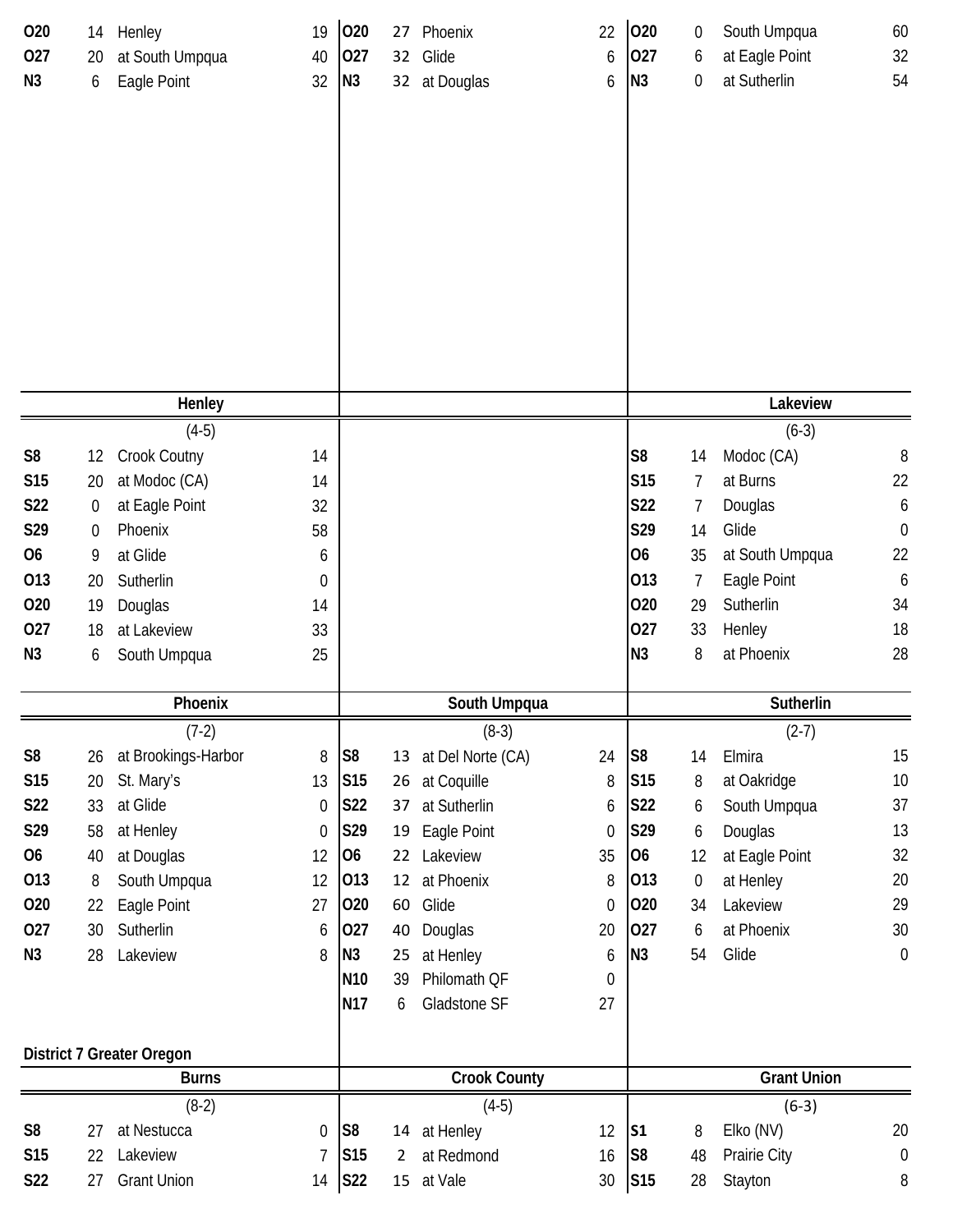| S29<br><b>O6</b><br>013<br>020<br>027<br>N3<br>N11 | 24<br>$\boldsymbol{0}$<br>49<br>39<br>31<br>41<br>7 | at Madras<br>at Gladstone<br>at Crook County<br>Wahtonka<br>at Vale<br>Mac-Hi<br>Gladstone QF | 15<br>21<br>14<br>26<br>21<br>$\boldsymbol{0}$<br>28 | S29<br>O <sub>6</sub><br>013<br>020<br>027<br>N3 | 12<br>14<br>6<br>14 | 28 Stevenson (WA)<br>Madras<br><b>Burns</b><br>McLoughlin<br>at Grant Union<br>21 Wahtonka | 12<br>8<br>49<br>9<br>32<br>13 | <b>S22</b><br>S29<br>06<br>013<br>020<br>027<br>N3 | 14<br>22<br>16<br>20<br>32<br>34 | <b>Burns</b><br>at McLoughlin<br>Vale<br>at Wahtonka<br>Crook County<br>Madras | 27<br>$\boldsymbol{0}$<br>22<br>$\boldsymbol{0}$<br>14<br>$\boldsymbol{0}$ |  |
|----------------------------------------------------|-----------------------------------------------------|-----------------------------------------------------------------------------------------------|------------------------------------------------------|--------------------------------------------------|---------------------|--------------------------------------------------------------------------------------------|--------------------------------|----------------------------------------------------|----------------------------------|--------------------------------------------------------------------------------|----------------------------------------------------------------------------|--|
|                                                    |                                                     | Mac-HI                                                                                        |                                                      |                                                  |                     |                                                                                            |                                |                                                    |                                  | <b>Madras</b>                                                                  |                                                                            |  |
|                                                    |                                                     | $(1-7)$                                                                                       |                                                      |                                                  |                     |                                                                                            |                                |                                                    |                                  | $(2-7)$                                                                        |                                                                            |  |
| S <sub>8</sub>                                     | $\boldsymbol{0}$                                    | at La Grande                                                                                  | 33                                                   |                                                  |                     |                                                                                            |                                | S <sub>8</sub>                                     | 6                                | at Redmond                                                                     | 12                                                                         |  |
| S15                                                | $\boldsymbol{0}$                                    | DeSales (WA)                                                                                  | 16                                                   |                                                  |                     |                                                                                            |                                | S15                                                | 0                                | Stevenson (WA)                                                                 | $\boldsymbol{6}$                                                           |  |
| S22                                                | $\overline{0}$                                      | Madras                                                                                        | 6                                                    |                                                  |                     |                                                                                            |                                | <b>S22</b>                                         | 6                                | at Mac-HI                                                                      | $\boldsymbol{0}$                                                           |  |
| S29                                                | $\boldsymbol{0}$                                    | <b>Grant Union</b>                                                                            | 22                                                   |                                                  |                     |                                                                                            |                                | S29                                                | 15                               | <b>Burns</b>                                                                   | 24                                                                         |  |
| <b>O6</b>                                          | 6                                                   | at Wahtonka                                                                                   | 20                                                   |                                                  |                     |                                                                                            |                                | <b>O6</b>                                          | 8                                | at Crook County                                                                | 12                                                                         |  |
| 013                                                | 7                                                   | at Vale                                                                                       | 34                                                   |                                                  |                     |                                                                                            |                                | 013                                                | 0                                | Myrtle Point                                                                   | 40                                                                         |  |
| 020                                                | 9                                                   | Crook County                                                                                  | 6                                                    |                                                  |                     |                                                                                            |                                | 020                                                | 6                                | Vale                                                                           | 21                                                                         |  |
| 027                                                |                                                     |                                                                                               |                                                      |                                                  |                     |                                                                                            |                                | 027                                                | 26                               | Wahtonka                                                                       | 20                                                                         |  |
| N3                                                 | 0                                                   | at Burns                                                                                      | 41                                                   |                                                  |                     |                                                                                            |                                | N3                                                 | 0                                | at Grant Union                                                                 | 34                                                                         |  |
|                                                    |                                                     | Vale                                                                                          |                                                      | <b>Nyssa</b>                                     |                     |                                                                                            |                                |                                                    | Wahtonka                         |                                                                                |                                                                            |  |
|                                                    |                                                     | $(5-2-2)$                                                                                     |                                                      |                                                  |                     | Opt to play in the Snake                                                                   |                                |                                                    |                                  | $(2-7)$                                                                        |                                                                            |  |
| S <sub>8</sub>                                     | 8                                                   | at Vallivue (ID) lose                                                                         | 20                                                   |                                                  |                     | Valley League (ID)                                                                         |                                | S <sub>8</sub>                                     | 6                                | Stayton                                                                        | 12                                                                         |  |
| S15                                                | 12                                                  | at Nyssa                                                                                      | 12                                                   |                                                  |                     | because of traveling                                                                       |                                | S15                                                | 7                                | White Salmon (WA)                                                              | $\boldsymbol{6}$                                                           |  |
| S22                                                | 30                                                  | Crook County                                                                                  | 15                                                   |                                                  |                     | cost in the GOL                                                                            |                                | S22                                                | 12                               | at Stevenson (WA)                                                              | 22                                                                         |  |
| S29                                                | 41                                                  | at Wahtonka                                                                                   | 0                                                    |                                                  |                     |                                                                                            |                                | S29                                                | $\boldsymbol{0}$                 | Vale                                                                           | 41                                                                         |  |
| 06                                                 | 22                                                  | at Grant Union                                                                                | 16                                                   |                                                  |                     |                                                                                            |                                | 06                                                 | 20                               | Mac-Hi                                                                         | 6                                                                          |  |
| 013                                                | 34                                                  | Mac-Hi                                                                                        | $\overline{7}$                                       |                                                  |                     |                                                                                            |                                | 013                                                | 12                               | <b>Grant Union</b>                                                             | 20                                                                         |  |
| 020<br>027                                         | 31<br>21                                            | Madras<br><b>Burns</b>                                                                        | 6<br>31                                              |                                                  |                     |                                                                                            |                                | 020<br>027                                         | 26<br>20                         | at Burns<br>at Madras                                                          | 39<br>26                                                                   |  |
|                                                    |                                                     |                                                                                               |                                                      |                                                  |                     |                                                                                            |                                | N3                                                 |                                  |                                                                                | 21                                                                         |  |
| N <sub>3</sub>                                     | 14                                                  | Ontario                                                                                       | 14                                                   |                                                  |                     |                                                                                            |                                |                                                    | 13                               | at Crook County                                                                |                                                                            |  |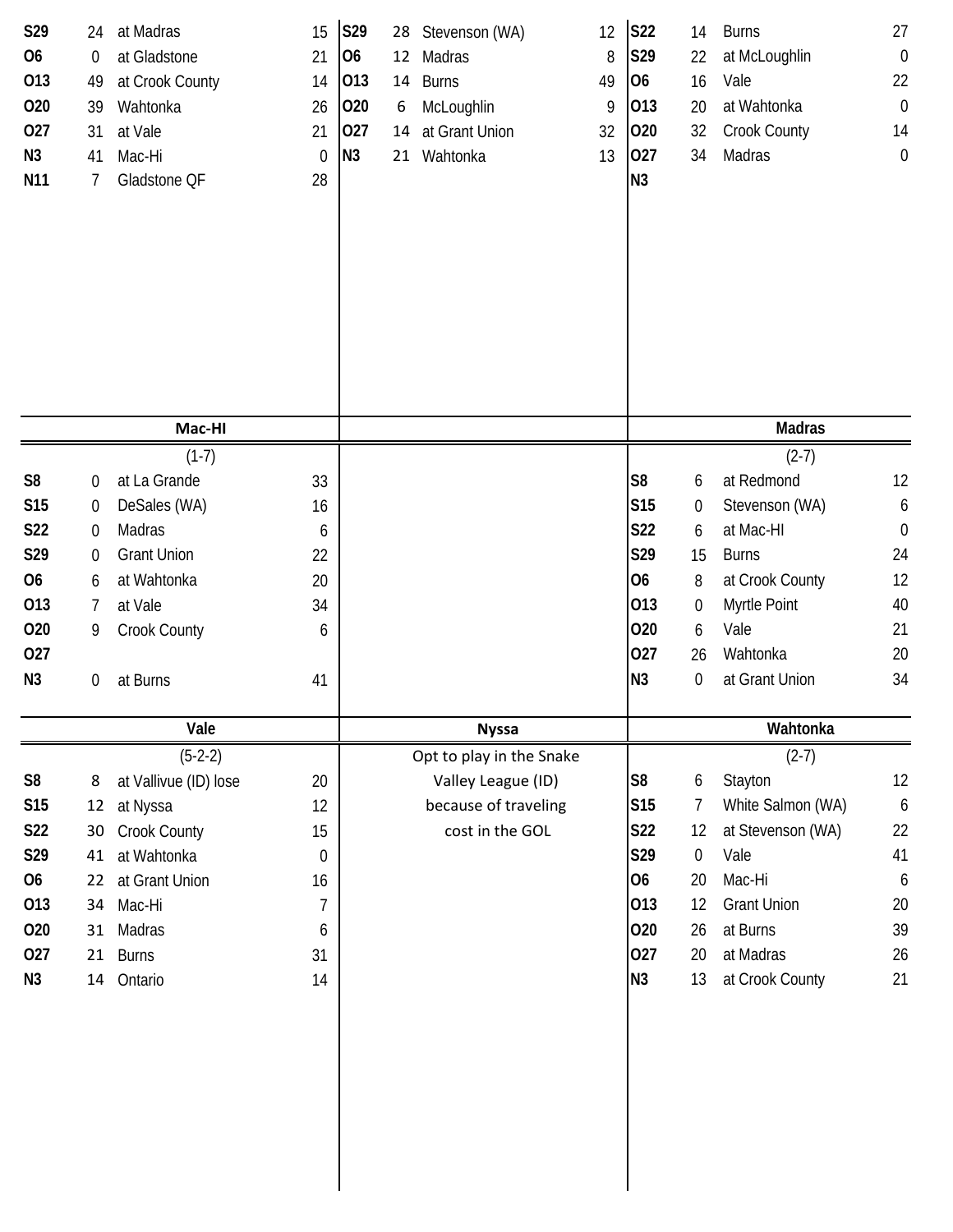| District 8     |                  | <b>Captial League</b>       |                       |                 |    |                  |                  |                 |                  |                     |             |
|----------------|------------------|-----------------------------|-----------------------|-----------------|----|------------------|------------------|-----------------|------------------|---------------------|-------------|
|                |                  | Cascade                     |                       |                 |    |                  |                  |                 |                  | Chemawa             |             |
| S <sub>8</sub> | 0                | $(5-4)$<br>at Pleasant Hill |                       |                 |    |                  |                  | S <sub>8</sub>  | $\boldsymbol{0}$ | $(0-8)$<br>at Scio  | 62          |
| S15            | 32               | Regis                       | 6<br>$\boldsymbol{0}$ |                 |    |                  |                  | <b>S15</b>      | 8                | Kennedy             | 24          |
| S22            | 8                | at Woodburn                 | 24                    |                 |    |                  |                  | S22             | 8                | Gladstone           | 58          |
| S29            | 16               | Stayton                     | 18                    |                 |    |                  |                  | S29             | 0                | Woodburn            | 52          |
| <b>O6</b>      | 32               | at North Marion             | $\boldsymbol{0}$      |                 |    |                  |                  | 06              | 8                | at Stayton          | 69          |
| 012            | 41               | at Scappoose                | 20                    |                 |    |                  |                  | 012             | 14               | North Marion        | 54          |
| 020            | 92               | Chemawa                     | 6                     |                 |    |                  |                  | 020             | 6                | at Cascade          | 92          |
| 027            | 44               | Gervais                     | $\boldsymbol{0}$      |                 |    |                  |                  | 027             |                  | at Scappoose        |             |
| N <sub>3</sub> | 12               | at Gladstone                | 54                    |                 |    |                  |                  | N3              | 0                | at Gervais          | 27          |
|                |                  | Gervais                     |                       |                 |    | Gladstone        |                  |                 |                  | <b>North Marion</b> |             |
|                |                  | $(3-6)$                     |                       |                 |    | $(12-0)$         |                  |                 |                  | $(2-7)$             |             |
| S <sub>8</sub> | 18               | at Kennedy                  | 6                     | S <sub>8</sub>  |    | 41 Junction City | 12               | S <sub>8</sub>  | $\boldsymbol{0}$ | at Regis            | 6           |
| <b>S15</b>     | 12               | Jefferson                   | 6                     | S15             |    | 63 Seaside       | 14               | S <sub>15</sub> | 6                | Nestucca            | 38          |
| S22            | $\mathbf 0$      | at Taft                     | 27                    | <b>S22</b>      | 58 | at Chemawa       | 8                | <b>S22</b>      | 12               | at Stayton          | 46          |
| S29            | 6                | Gladstone                   | 63                    | S29             |    | 63 at Gervais    | 6                | S29             | 6                | at Myrtle Point     | 14          |
| <b>O6</b>      | 8                | at Woodburn                 | 30                    | 06              |    | 21 Burns         | $\boldsymbol{0}$ | 06              | 0                | Cascade             | 32          |
| 012            | $\boldsymbol{0}$ | Stayton                     | 47                    | 012             |    | 25 Woodburn      | 10               | 012             | 54               | at Chemawa          | 14          |
| 020            | $\boldsymbol{0}$ | at North Marion             | 21                    | 020             | 20 | Stayton          | 0                | 020             | 21               | Gervais             | $\mathbf 0$ |
| 027            | $\boldsymbol{0}$ | at Casacde                  | 44                    | 027             | 43 | North Marion     | $\boldsymbol{0}$ | 027             | 0                | at Gladstone        | 43          |
| N <sub>3</sub> | 27               | Chemawa                     | $\boldsymbol{0}$      | N3              | 54 | Cascade          | 12               | N3              | $\boldsymbol{0}$ | Woodburn            | 18          |
|                |                  |                             |                       | N <sub>11</sub> | 28 | Burns QF         | 7                |                 |                  |                     |             |
|                |                  |                             |                       | <b>N17</b>      | 27 | South Umpqua SF  | 6                |                 |                  |                     |             |
|                |                  |                             |                       | <b>N25</b>      | 20 | Scappoose F      | 8                |                 |                  |                     |             |
|                |                  | Stayton                     |                       |                 |    |                  |                  |                 |                  | Woodbuirn           |             |
|                |                  |                             |                       |                 |    |                  |                  |                 |                  |                     |             |
|                |                  | $(6-3)$                     |                       |                 |    |                  |                  |                 |                  | $(7-2)$             |             |